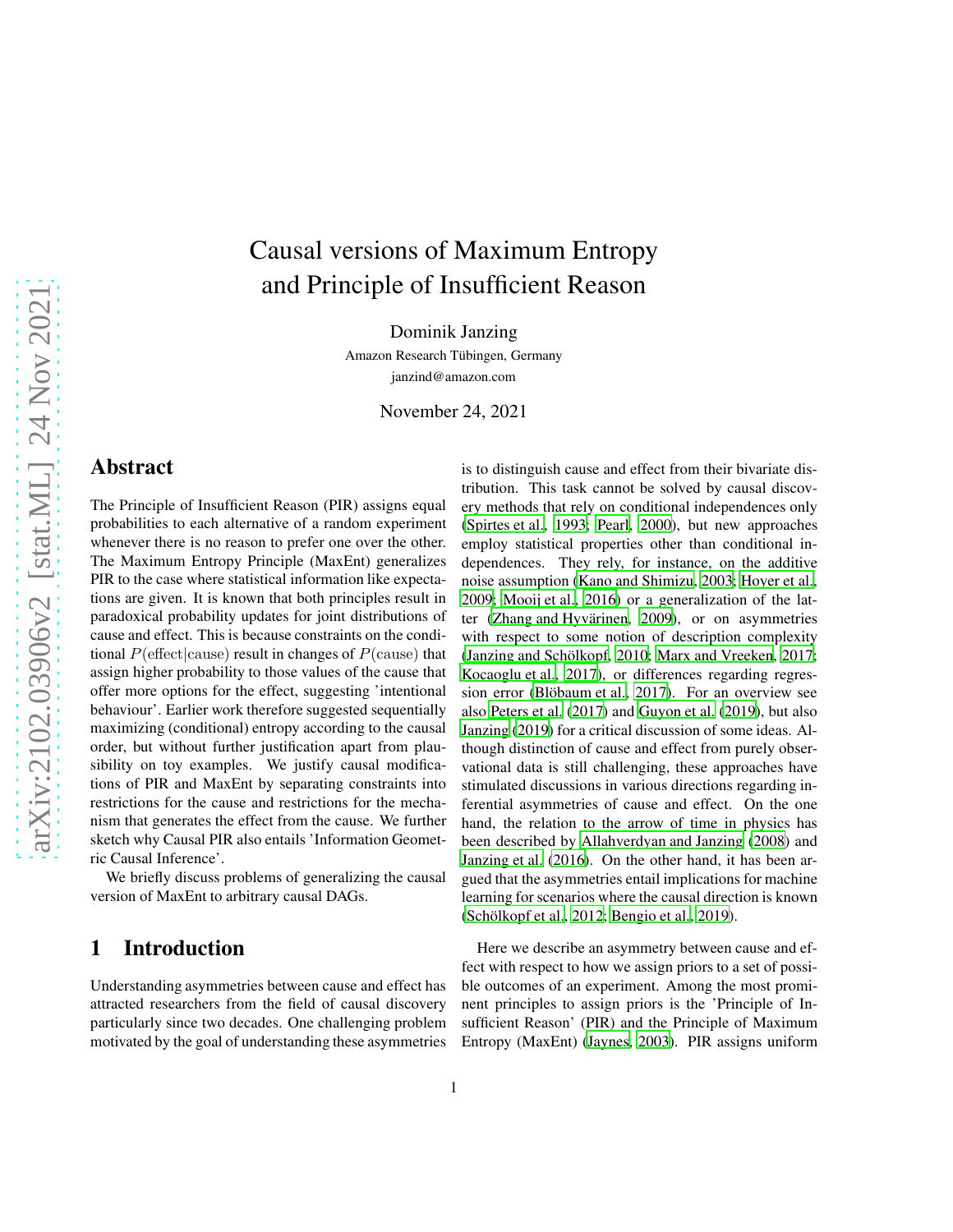probabilities to a set of possible outcomes whenever the knowledge about the outcomes is invariant under permutations. MaxEnt, which generalizes PIR, chooses a prior that maximizes entropy subject to the known constraints. For case where the causal direction is known, [Sun et al.](#page-13-11) [\(2006](#page-13-11)) have argued that MaxEnt can result in implausible distributions and more natural joint distributions result from a sequential maximization: first maximize entropy of the cause subject to all constraints relevant for the latter, and then the conditional entropy of the effect, given the cause, subject to all remaining constraints. However, the arguments of [Sun et al. \(2006\)](#page-13-11) were merely based on intuition without further justification.

On a related note, [Ziebart et al.](#page-14-0) [\(2013\)](#page-14-0) propose a 'maximum causal entropy principle' for a scenario with two interacting processes  $X_t, Y_t$  where  $X_t$  is known and  $Y_t$ is inferred from its own past and from  $X_t$  and its past via a sequential maximization of conditional entropy. [Ziebart et al.](#page-14-0) [\(2013\)](#page-14-0) justify the sequential update by arguing that constraints that involve future observations should be ignored *at that respective point in time*. In the appendix we argue that this justification is not sufficient for our purpose.

The goal of this paper is to derive the sequential maximum entropy update rule proposed by [Sun et al. \(2006\)](#page-13-11) from principles that we consider slightly more basic. To this end, Section [2](#page-1-0) discusses a simple scenario suggesting that also PIR requires the same modification as MaxEnt. Section [3](#page-4-0) tries to justify *Causal PIR* from a deeper principle of independent mechanisms, but also raises questions that remain open in this regard. Section [4](#page-7-0) derives the causal version of MaxEnt by [Sun et al.](#page-13-11) [\(2006\)](#page-13-11) from applying Causal PIR to *empirical* distributions. Section [5](#page-9-0) describes some problems of generalizing Causal MaxEnt to arbitrary causal DAGs. Section [6](#page-11-0) shows that Information Geometric Causal Inference [\(Daniusis et al.](#page-12-7), [2010\)](#page-12-7) can be derived from Causal PIR similar to Causal MaxEnt.

Proposing new practical inference rules is beyond the scope of this paper. Instead, it aims at better understanding relations between asymmetries of cause versus effect described earlier.

### <span id="page-1-0"></span>2 Causal Version of PIR

#### 2.1 Standard PIR

The 'Principle of Insufficient Reason (PIR)', also called 'Laplace's Principle of Insufficient Reason' or 'Principle of Indifference' [\(Jaynes](#page-13-10), [2003](#page-13-10)), states that in the absence of any relevant evidence, agents should distribute their credence (or 'degrees of belief') equally among all the possible outcomes under consideration. More explicitly, PIR advices to consider all possible alternatives in a random experiment equally likely. For the simple example where we know that one of  $n$  urns contains a ball, PIR considers each of the urns as an equally likely location and assigns  $P(j) = 1/n$  to each case  $j = 1, ..., n$ . For a discussion of justifications of PIR we refer to [Uffink](#page-13-12) [\(1995\)](#page-13-12), where also the relation to MaxEnt is discussed in detail.

For our purpose, it is also instructive to rephrase PIR by stating that it advices the uniform prior whenever there is no evidence that breaks the *symmetry* between the alternative outcomes. In a way, PIR then gets a circular structure because any argument against the uniform prior implicitly raises doubts about the symmetry of the problem (obviously, the uniform distribution is the only one that is symmetric under permutation of the alternatives). One insight of our discussion below will be that a reasonable use of PIR is not symmetric with respect to interchanging cause and effect. We are agnostic about whether one should consider this merely as an advice on how to *properly apply PIR in a cause-effect scenario* or as a *causal modification of PIR*.

### 2.2 Motivating Causal PIR for a simple mechanical device

Consider the mechanical device depicted in Figure [1.](#page-2-0) It consists of a system with channels having three different entries (top of the figure) and three exits (bottom). The first entry splits into two different channels, while the second and the third entry lead to the same exit. Let us label the three entries with the variable  $X$  attaining the values  $1, 2, 3$ , while Y labels the exits  $1, 2, 3$ . Assume we know that a ball enters one of the three entrances at the top. In absence of any further information, we would consider all three options as equally likely, that is  $P(X = 1) = P(X = 2) = P(X = 3) = 1/3$ , in agreement with PIR. When rolling through the channel, the ball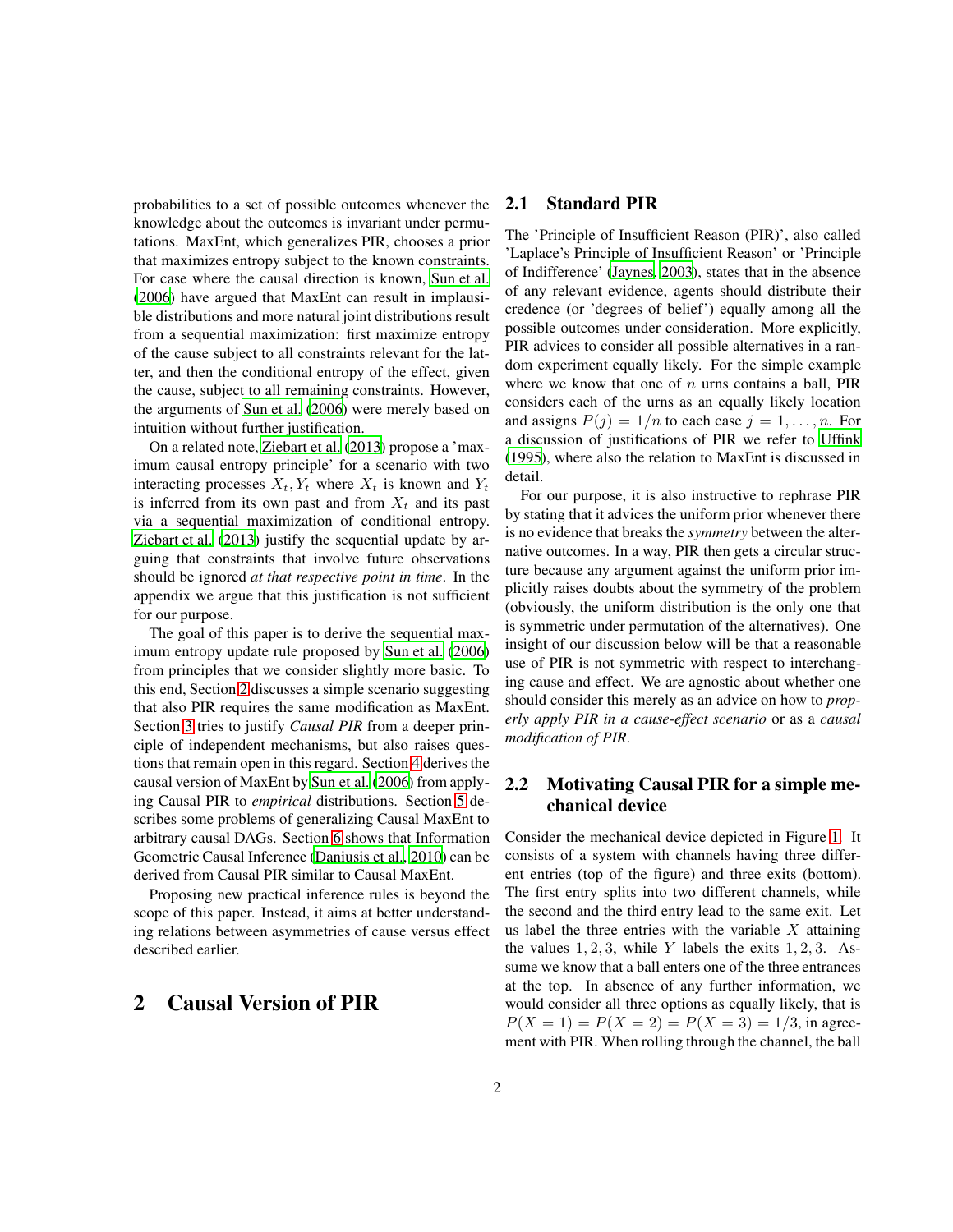

<span id="page-2-0"></span>Figure 1: A ball enters our mechanical device from the top. Without additional information, we would consider all three options  $(X = 1, X = 2, X = 3)$  equally likely, that is, assign the probability  $1/3$  to them. This results in probability  $2/3$  for  $Y = 1$  and probability  $1/6$  each for  $X = 2$  and  $X = 3$ .

will take one of the three exits. Whenever it entered at the entrance 2 or 3, it can only take the exit  $Y = 1$  due to the topology of the channels. In case it entered at entrance 1, it has the two options later, namely exits  $Y = 2$  or  $Y = 3$ . We now apply PIR for the *conditional* distribution of  $Y$  given  $X$  and assume that both alternatives are equally likely. The scenario thus yields the joint probabilities shown in the table in Figure [2,](#page-4-1) left. This distribution is clearly asymmetric with respect to  $X$  and  $Y$  although the topology of the channels is symmetric. Assuming that the ball enters from the bottom, that is,  $Y$  labels the entrances and  $X$  the exits, thus induces the joint distribution in the table in Figure [2,](#page-4-1) right, which is obtained by swapping the roles of  $X$  and  $Y$ .

Lead by our intuition, we have applied PIR twice: first for X, and then for Y, given X. However, the simplicity of the scenario blurs a non-trivial step in this way of reasoning, namely that the experiment is not symmetric with respect to time inversion, or, which is equivalent here, with respect to swapping cause and effect. Here, our asymmetry of reasoning is implicitly based on a belief about the difference between cause vs. effect and past vs. future.

Note that our mechanical toy example does not describe the typical scenario of cause-effect inference since it is uncommon to know the mechanism that relates cause and effect, that is, only the direction is unknown. Typically, we are given observations from  $X, Y$  instead of knowledge on the mechanisms. Yet the example is helpful to motivate Causal PIR, which is later used to motivate Causal MaxEnt, which, in turn, is relevant for more realistic inference scenarios.

## 2.3 Fallback to standard PIR when causal direction is unknown

To elaborate on this, note that the topology of the channel allows 4 different  $x, y$ -pairs. Without knowing whether the ball enters from the top or the bottom, PIR lets us assign equal probabilities to each of them since the device is symmetric once the knowledge of the direction of the motion is lost. Obviously, the symmetry of the problem now results in the distribution shown in the table in Figure [2,](#page-4-1) middle. Note that this distribution may not only be natural when we are *agnostic* about the causal direction, but also if neither of the causal directions is true and the relation between  $X$  and  $Y$  is due to a common cause. Although the following scenario may seem less natural than the first two ones with  $X$  or  $Y$  as cause, we mention it to cover also the common cause scenario. Assume that the ball drops from the sky into one of the channels and lies there at some point at rest. If it lies in the regions  $X = 2, 3$  or  $Y = 2, 3$ , its position already defines a unique  $(x, y)$ -pair since these values can only occur together with a unique value of  $Y$  or  $X$ , respectively. In the case where it lies in the regions  $X = 1$  or  $Y = 1$ , we push it towards the branching point to generate the corresponding random value of  $Y$  or  $X$ , respectively. This way, we have again generated a scenario in which we have no reason to prefer any of the 4 possible  $(x, y)$ -pairs over the other. One can argue that the causal structure of this scenario is the DAG shown in Figure [2,](#page-4-1) middle, where some 'big' unobserved variable  $Z$  affects both  $X$  and  $Y$ , where Z contains position and momentum of the ball and the noise which determines the branching process.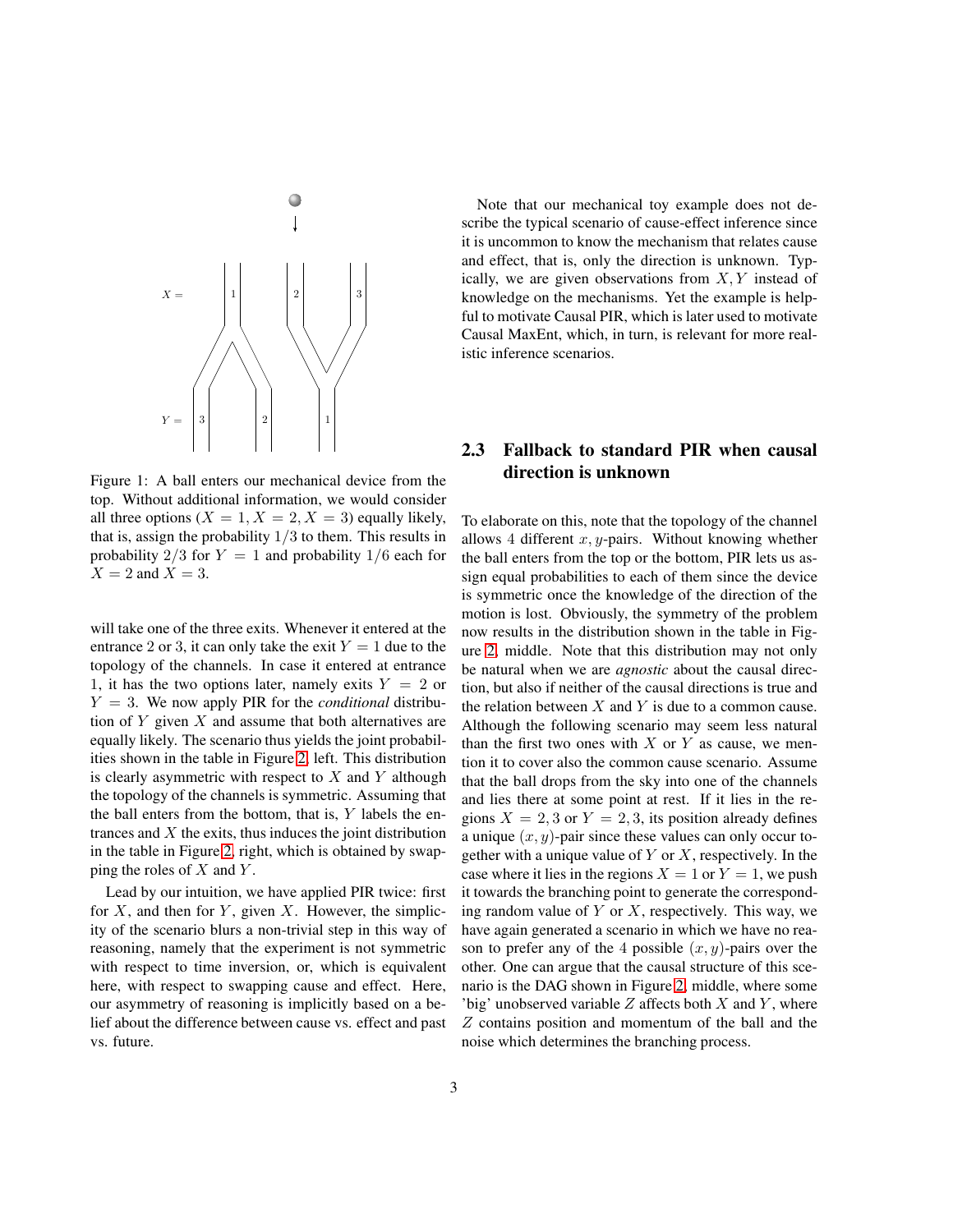#### <span id="page-3-2"></span>2.4 Paradoxes with standard PIR

As the table in Figure [2,](#page-4-1) middle, shows, assigning equal probabilities to all 4 possible cases result in higher probabilities to those values of the cause that admit more options for the effect – which suggests 'intentional behaviour'. Note, however, that the latter interpretation is prone of confusing *ontic* and *epistemic* perspectives: whenever the restriction to these 4 alternatives comes from our knowledge *about the underlying mechanism connecting the cause* X *with the effect* Y , it is indeed irrational to consider  $x$ -values more likely for which there exists a larger number of possible y-values later. However, if we know, for some other reason, that  $(x, y)$  is one of the above 4 cases (e.g. because someone told us without telling us  $(x, y)$ , there is nothing wrong with updating our *subjective prior* for X in the way resulting from the uniform distribution over the 4 possible pairs. After all, this Bayesian update entails no statement on the underlying causal mechanism. This distinction will be further discussed in Section [3,](#page-4-0) where we also mention open problems regarding ontic versus epistemic interpretation of constraints.

Similar paradoxes with standard PIR have been described by [Hunter](#page-12-8) [\(1986,](#page-12-8) [1989\)](#page-12-9) in a critical discussion of MaxEnt. He described a scenario which he called 'Pearl's Puzzle'<sup>[1](#page-3-0)</sup>, which we briefly sketch. Assume three individuals  $A, B, C$  are invited to a party but don't know who will be joining. Further assume we consider, a priori, all 8 possible combinations equally likely. In addition, we know that  $A, B$  decide independently of each other and of  $C$  whether they join, but  $C$  will call the host to ask whether both  $A$  and  $B$  have accepted the invitation and stay at home in this case to avoid seeing both of them together. After accounting for this extra information (excluding the case where  $A, B, C$  occur), we are left with 7 remaining combinations, which we would assign equal probabilities to. According to such an update, the joint distribution of  $A, B$  has changed after accounting for the information that  $C$ 's decision depends on  $A$  and  $B$ . Phrasing it in causal terms, the puzzle reads as follows:  $A, B$ 

are the causes and C's behaviour their effect. Learning about how  $C$ 's decision depends on  $A$  and  $B$  actually changes the belief about the mechanism according to which the effect depends on its causes. It is disturbing that an update on this mechanism affects the distribution of the causes (one can also show, which Pearl describes as the main puzzle, that  $A$  and  $B$  even become dependent by this update).

We will later elaborate on this in the context of the so-called Principle of Independent Mechanisms [\(Peters et al.](#page-13-7), [2017\)](#page-13-7), since Hunter's and Pearl's discussions are already lead by such an independence assumption.

To conclude with 'Pearl's puzzle' we briefly sketch how it gets resolved by a sequential use of PIR: since A and B are the causes, we assign a uniform prior over all 4 possible truth values. Afterwards, we assign a uniform prior over all remaining options for  $C$ : whenever  $A$  and  $B$  are coming,  $C$  stays at home with probability 1, for all other cases he would decide to come with probability 1/2. By construction, whether or not  $C$  is coming, is irrelevant for A and B.

#### 2.5 General definition of Causal PIR

The way we defined the joint distribution for the mechanical device can be described by the following principle, which also solved the above 'puzzle':

<span id="page-3-1"></span>Definition 1 (Causal PIR). *Let* X *and* Y *be cause and effect with values in finite sets* X *and* Y*, respectively. If the only knowledge about an observation*  $(x, y)$  *is that it lies in some subset*  $S$  ⊂  $X$   $\times$   $Y$ *, Causal PIR assigns uniform distribution to all possible* x*, for which there exists an* y such that  $(x, y) \in S$ . Then causal PIR assigns the uni*form prior over all remaining options for* y*, given* x *(that is, all* y *for which*  $(x, y) \in S$ *).* 

A priori, we have introduced Causal PIR only as a principle for constructing a prior when the causal direction is known. Conversely, one can certainly use its asymmetry to infer the causal direction by preferring the one with larger likelihood:

<span id="page-3-3"></span>Definition 2 (Causal PIR based cause-effect inference). *Given an observation* (x, y) *generated by either the*

<span id="page-3-0"></span><sup>&</sup>lt;sup>1</sup>Hunter writes: "The example was given by personal communication and has been floating around the uncertain reasoning community for sometime. Pearl informs me that the example was discovered by Norman Dalkey but was first taken as a counterexample to MaxEnt by Pearl"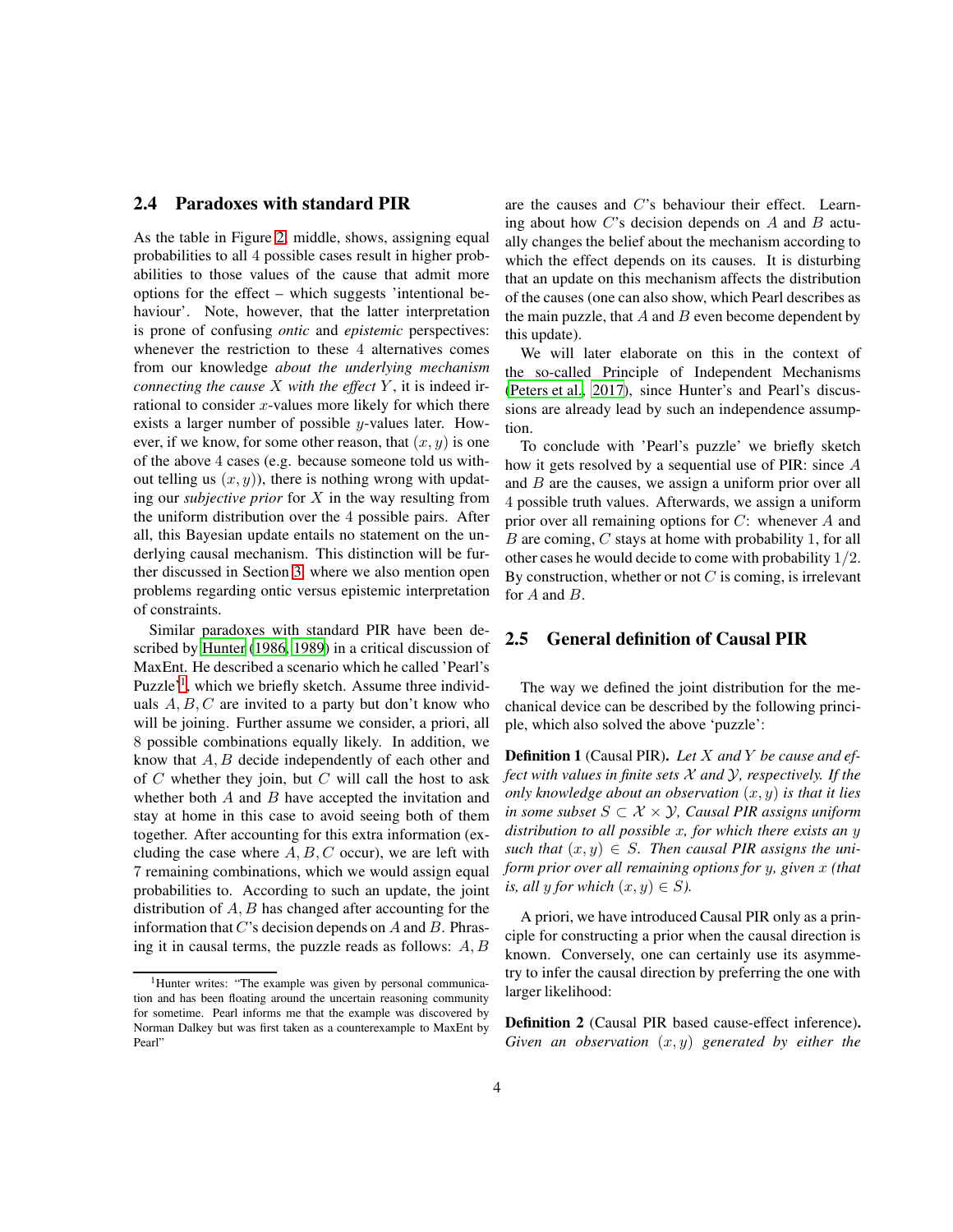

Figure 2: Left: Joint probabilities when the ball enters from the top  $(X$  is the cause). Middle: probabilities when the ball enters from the sky (common cause). Right: when the ball enters from the bottom  $(Y$  is the cause).

<span id="page-4-1"></span>

<span id="page-4-2"></span>Figure 3: For the gray path with unknown direction, it is more likely that the ball entered from the top than from the bottom according to Causal PIR.

*causal structure*  $X \to Y$  *or*  $Y \to X$ *. Infer that the true causal direction is the one for which* (x, y) *has larger likelihood according to the Causal PIR prior.*

Observing, for instance, the path in Figure [3,](#page-4-2) we thus infer that the ball entered from the top rather than from the bottom: we obtain likelihood  $1/3$  for the former versus 1/6 for the latter. In a more informal way, we state Causal PIR as follows:

Postulate 1 (informal version of Causal PIR). *Prefer causal models (i.e. directions, DAGs, structural equations) for which*

• *the observed effect admits many values of the cause and*

• *the observed cause admits few values of the effect.*

## <span id="page-4-0"></span>3 Independent mechanism update

This section and Section [4](#page-7-0) repeatedly refer to the Principle of Independent Mechanisms (IM), which we briefly introduce for the special case of a cause-effect pair. A priori, IM is an informal principle stating that, for an unconfounded cause-effect relation, there should be two independent mechanisms in place, one that generates the cause and one that generates the effect from the cause (see [Peters et al.](#page-13-7) [\(2017\)](#page-13-7), Section 2.1, for an overview and discussion of its different aspects). IM has been used as foundational justification for cause-effect inference. One formalization of IM in the literature is the Algorithmic Independence of Conditionals (AIC) by Janzing and Schölkopf (2010) and [Lemeire and Janzing](#page-13-13) [\(2012\)](#page-13-13), stating that the shortest description of  $P_{X,Y}$  is given by separate descriptions of  $P_X$  and  $P_{Y|X}$ <sup>[2](#page-4-3)</sup>. This

<span id="page-4-3"></span> $2$ Further concrete conceptualizations of IM are: (1) the hypothesis that unlabelled data in semi-supervised learning is only helpful for a so-called 'anticausal prediction' scenario (where the cause is predicted from the effect), while it is pointless for 'causal prediction' (when the effect is predicted from the cause), see (Schölkopf et al., [2012\)](#page-13-9). Further, IM has been formalized as (2) uncorrelatedness of the logarithmic slope of the function connecting  $X$  and  $Y$  with the density of  $X$  in 'Information Geometric Causal Inference' [\(Daniusis et al.](#page-12-7), [2010\)](#page-12-7), and (3) uncorrelatedness of the (absolute squared) transfer function connecting  $X$  and Y with the power spectrum of X when X and Y are time series connected by a linear filter ('Spectral Independence Criterion' by [Shajarisales et al. \(2015\)](#page-13-14)).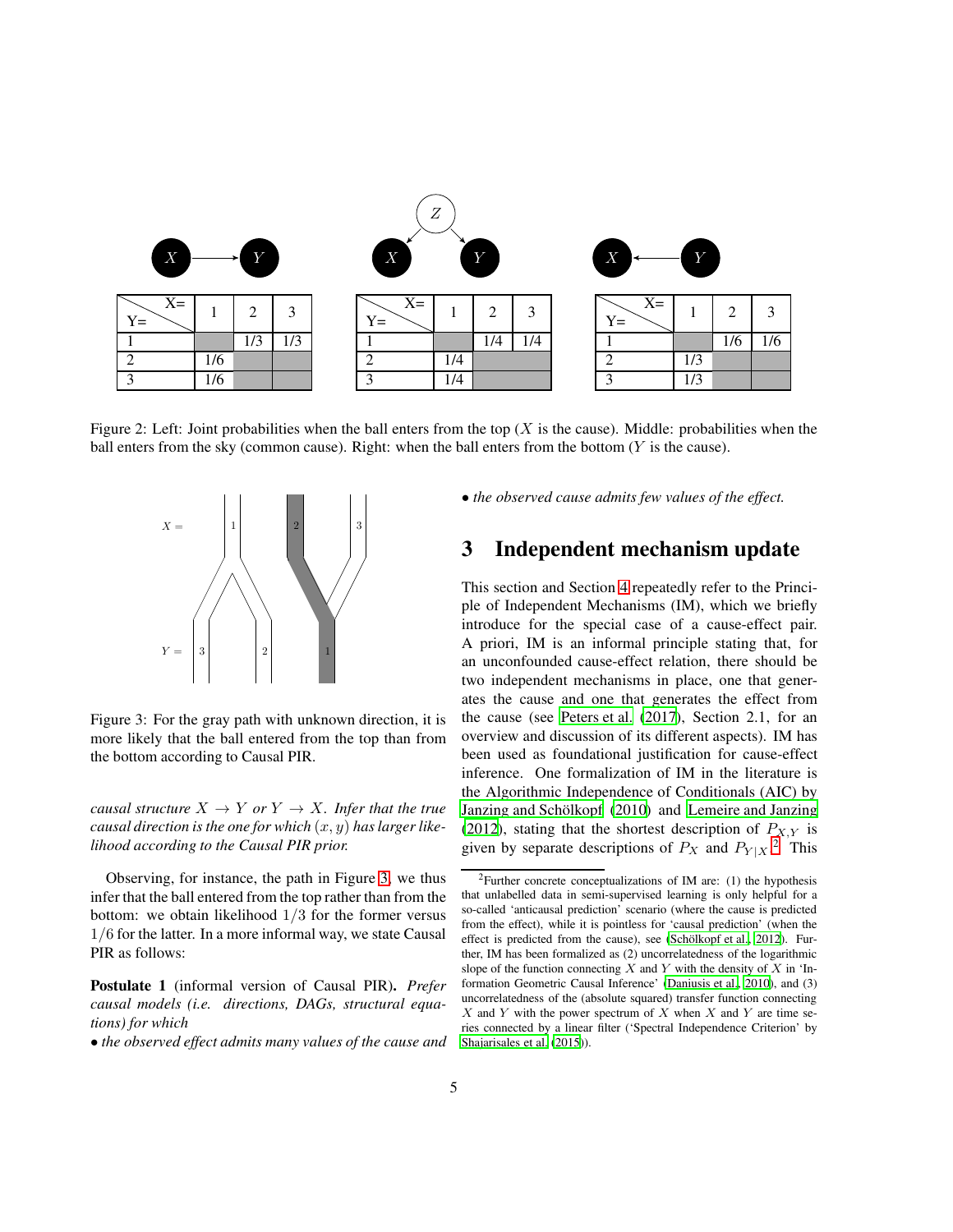version will be relevant in Section [4,](#page-7-0) while the following subsection will interpret IM in the sense of decomposing the constraint  $S$  according to one that refers to the cause and one referring to the relation between cause and effect.

#### <span id="page-5-3"></span>3.1 Constraints on the cause and constraints on functions

We will now describe a principle that justifies Causal PIR in Definition [1.](#page-3-1) To this end, let  $\mathcal{F} := \mathcal{Y}^{\mathcal{X}}$  denote the set of functions  $f : \mathcal{X} \to \mathcal{Y}$  and define the formal random variable F attaining values  $f \in \mathcal{F}$ . Note that F can be represented as the  $k$ -fold cartesian product of  $Y$  with  $k := |\mathcal{X}|$ , whose components are indexed by  $x \in \mathcal{X}$ . In other words, a function  $f$  is represented by the  $k$ -tuple  $(f(x^1),..., f(x^k))$  if  $\mathcal{X} = \{x^1,..., x^k\}$ . Accordingly, a distribution on  $F$  is a joint distribution on this cartesian product. Its marginal distribution on component  $x$ describes the conditional probability  $P_{Y|X=x}$  (see, for instance, [Peters et al. \(2017\)](#page-13-7), Section 3.4).

Let  $P_{\mathcal{F}}$  be the uniform distribution<sup>[3](#page-5-0)</sup> on  $\mathcal{F}$ . Fortunately, the uniform distribution has product structure over the components of the cartesian product, which renders  $P_F$ particularly easy to deal with. Further, for every input x, every output  $y$  is equally likely. In other words, the uniform prior over all functions induces conditional distributions  $P_{Y|X=x}$  that are uniform for all x. After assuming also a uniform prior  $P_X$ , we have thus obtained a uniform prior  $P_{X,Y} = P_X P_{Y|X}$  over all  $|X||\mathcal{Y}|$  combinations, which are  $9 = 3 \cdot 3$  in the above example.

After having defined our prior on  $\mathcal X$  and  $\mathcal F$ , let us obtain the additional information that the entire device only generates  $(x, y)$ -pairs in some set  $S \subset \mathcal{X} \times \mathcal{Y}$ . For the example above, these are the 4 combinations shown in the tables in Figure [2.](#page-4-1) We now assume that the constraint  $S$  is the result from two independent mechanisms, one for  $X$ and one for  $\mathcal{F}$ :

<span id="page-5-1"></span>Postulate 2 (separation of constraints). *Given the constraint*  $(x, y) \in S$  *for a cause-effect pair*  $(X, Y)$ *, we assume, by default, that this constraint in enforced by two* *separate mechanisms. First, there is a mechanism that enforces all* x *to be in the set*

$$
S_X := \{ x \in \mathcal{X} \mid (x, y) \in S \text{ for some } y \in \mathcal{Y} \}.
$$

*Second, there is a mechanism that enforces functions to be in the set*

$$
S_F := \{ f \in \mathcal{F} \, | (x, f(x)) \in S \text{ for all } x \in S_X \}.
$$

To better understand the postulate it helps to say what kind of mechanisms it *excludes*: Imagine an agent who chooses functions f that violate  $(x, f(x)) \in S$  for *some* inputs  $x \in S_X$ , but always makes sure that these functions are only combined with inputs  $x$  for which the constraints are satisfied. In other words, the agent ensures  $(x, f(x)) \in S$  by combining x and f in a smart way. In this case, we would say that the mechanism choosing  $x$ and the mechanism choosing f are *dependent*. In Subsection [3.2](#page-6-0) we will discuss in what sense this would violate the Principle of Independent Mechanisms.

The above restrictions for  $X$  and  $F$  together generate the restriction  $S$ . Note that the above separation of  $S$ into  $(S_X, S_F)$  entails *minimal commitment* on both components  $x$  and  $f$  (while still preserving independence) in the following sense. First, it is obvious that no proper superset  $S_X \supset S_X$  guarantees that  $(x, y) \in S$ , regardless of the constraints for the functions. Second, no larger set  $\tilde{S}_F \supset S_F$  guarantees  $(x, y) \in S$  unless we require x-values and functions f to respect *joint* constraints.

For our mechanical device above, the constraint for  $X$ reads that there are 3 possible entries  $X = 1, 2, 3$ . While this constraint is trivial since our set  $X$  contains only these 3 values, one could also think of a set  $\mathcal X$  that is a priori larger until our information on S restricts the options for  $X$  to the subset  $S_X$  consisting of these 3 values. The constraints on  $F$  that we conclude from the joint constraint S consists in excluding all functions that map  $X = 1$  to y-values other than  $Y = 2, 3$  and  $X = 2, 3$  to values other than 1. Nevertheless, Postulate [2](#page-5-1) is less innocent than our toy example suggests. We will therefore further discuss its justification in Subsection [3.2.](#page-6-0)

We now obtain the following technically simple result, which we phrase as a theorem since it considers Causal PIR as an implication of the more basic Postulate [2:](#page-5-1)

<span id="page-5-2"></span>Theorem 1 (Causal PIR from independent mechanism update). Let  $P_X$  and  $P_F$  be uniform distributions on X

<span id="page-5-0"></span><sup>&</sup>lt;sup>3</sup>Note that Hunter's solution of 'Pearl's puzzle' [\(Hunter](#page-12-9), [1989\)](#page-12-9) also uses an update of a distribution over functions ('probability measures over counterfactuals'), but is based on the assumption that the constraint is known to refer to the function only, while our scenario describes a constraint for  $(x, y)$  for which it is not a priori known what it tells us about the function.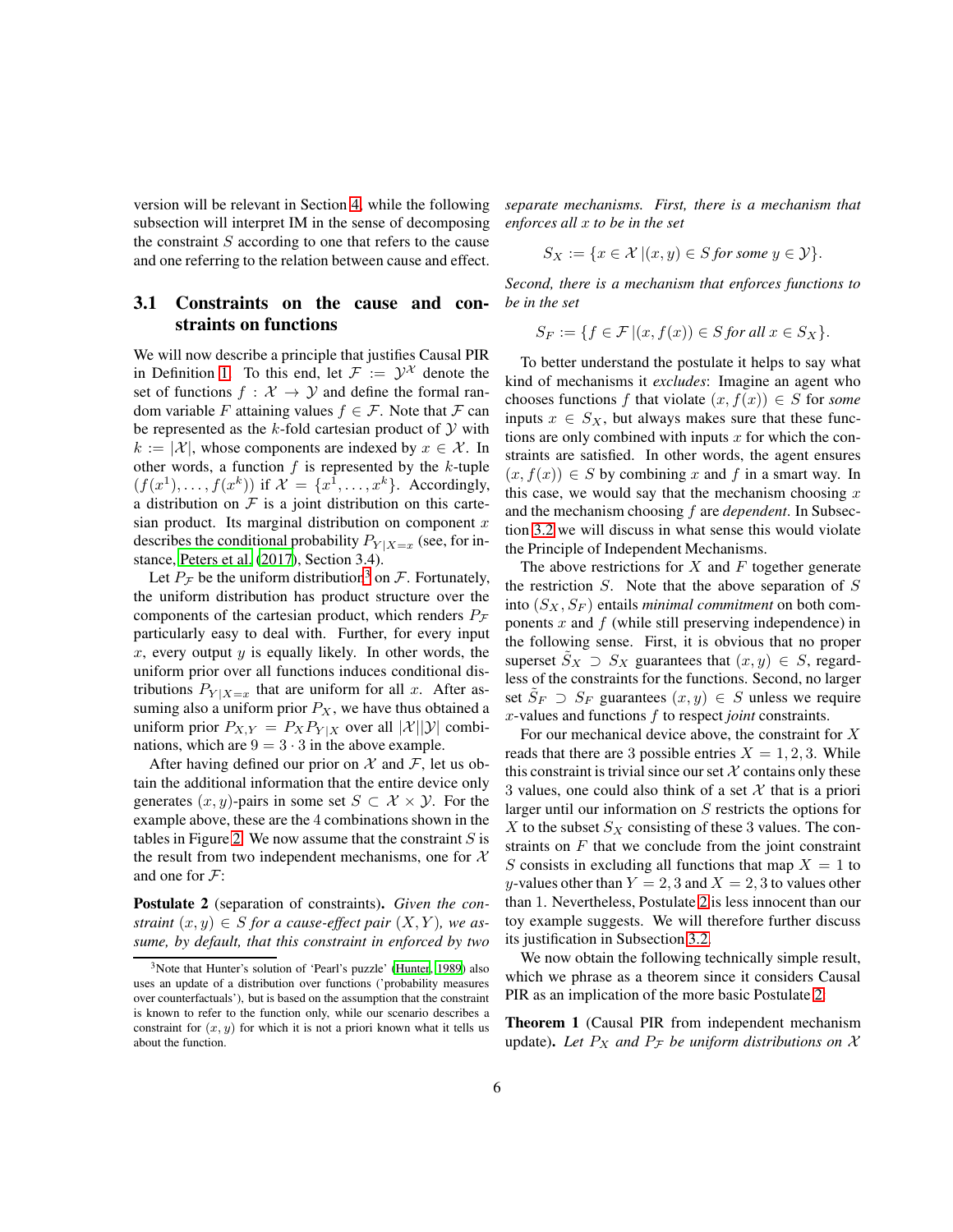*and* F*, respectively. Then the conditional distribution of*  $P_X^S$  is the uniform distribution over all  $S_X$ . Further, for  $\textit{every } x \in S_X$ , the conditional  $P^S_{Y|X=x}$  resulting from *the conditional distribution* P S F *is the uniform distribution over all* y *for which*  $(x, y) \in S$ .

*Proof.* The first statement is obvious. To show that the conditional is also uniform over all remaining options, we represent each function  $f$  as the  $k$ -tuple of  $y$ -values

$$
(y^1, \ldots, y^k) := (f(x^1), f(x^2), \ldots, f(x^k)),
$$

where  $x^1, \ldots, x^k$  denote the elements of  $S_X$ . The uniform prior over all function thus amounts to the uniform prior over all k-tuples  $(y^1, \ldots, y^k) \in \mathcal{Y}^k$ . Since the uniform distribution over a cartesian product factorizes over its components, we can perform the update independently for each  $x^j$  and obtain a uniform distribution over all  $y$  for which  $(x^j, y) \in S$ .  $\square$ 

#### <span id="page-6-0"></span>3.2 Justifying separation of constraints

The remaining subsection is devoted to the justification of Postulate [2.](#page-5-1) It needs to be informal because it is a discussion on beliefs about the world rather than insights from statistics or any other branches of mathematics. Further, it can be seen as 'abstract physics' in which the 'hardware' of the underlying processes is unspecified. We also briefly mention relations to the thermodynamic arrow of time and thus reach a domain that goes beyond the scope of this paper. Accordingly, further justification of Postulate [2](#page-5-1) could also raise questions of theoretical physics. However, the main focus on this Subsection is the question *which implicit further assumptions are made* when Postulate [2](#page-5-1) is said to be entailed by the Principle of Independence Mechanisms.

Constraints from knowledge versus constraints from mechanisms The first distinction we need to make regarding the constraint  $(x, y) \in S$  is whether we assume that there is a *mechanism* that generates pairs in S or whether we know that a particular experiment resulted in an (x, y)-pair in S *by chance* (recall our remarks regarding *ontic* versus *epistemic* perspectives in Subsection [2.4\)](#page-3-2). In the second case, Postulate [2](#page-5-1) does not make sense: if  $(x, y) \in S$  is not the result of mechanisms

that enforces  $(x, y)$  to lie in S, it is pointless to postulate *separate* mechanisms. In this case, the further argument resulting in Theorem [1](#page-5-2) breaks down: There is, a priori, no reason why *our knowledge* about X and F could not render them dependent, $4$  although the Principle of Independence Mechanisms states that the true mechanisms contain no information about each other. – Note that Janzing and Schölkopf (2010) formalize *independence* via *algorithmic* information, which is an ontic perspective since it relies on the description length of *known* mechanisms.

One can certainly also justify an *epistemic* 'Principle of Independence Mechanisms' stating that our prior about cause-effect pairs should factorize between the mechanism generating the cause and the mechanism generating the effect from the cause, but the factorization breaks down after joint observations from cause and effect are available. Although this raises doubts about Postulate [2,](#page-5-1) we now discuss what kind of inductive bias provides further support.

Bias for ontic interpretation Let us now describe a scenario in which knowing  $(x, y) \in S$  does provide evidence *for the presence of a mechanism* that enforces or at least supports outcomes in S. To this end, assume that the sets  $X$  and  $Y$  are huge (e.g. binary words of length n with  $n \geq 100$ ). Further, assume that S is a *strong* constraint in the sense that it allows only a small fraction of possible outcomes, that is,  $|S| \leq (|\mathcal{X}| \times |\mathcal{Y}|)/k$  for some huge number  $k$ . Assuming, a priori, a uniform distribution  $P_{X,Y}$  on  $|\mathcal{X}| \times |\mathcal{Y}|$ , that is, we have  $P\{(X,Y) \in S\} \leq \frac{1}{k}$ . Given some fixed  $S$  with this property, we would certainly argue that an observation in  $S$  is unlikely without a mechanism that increases the probability of outcomes in S. At first glance, it seems that such a conclusion is only possible if S has been defined *prior* to the experiment. However, it still holds when we can identify a set S *after* observing (x, y) provided that S has *low description length* (here we formalize description length via Kolmogorov complexity (Li and Vitányi, 1997), that is, let  $K(S)$  denote the length of the shortest self-delimiting program that decides whether any pair  $(x, y)$  is in S). With these as-

<span id="page-6-1"></span><sup>&</sup>lt;sup>4</sup>In general, knowledge about a pair of events can result in a subjective prior that renders them dependent although they are not causally related, as emphasized also by [Jaynes \(2003](#page-13-10)).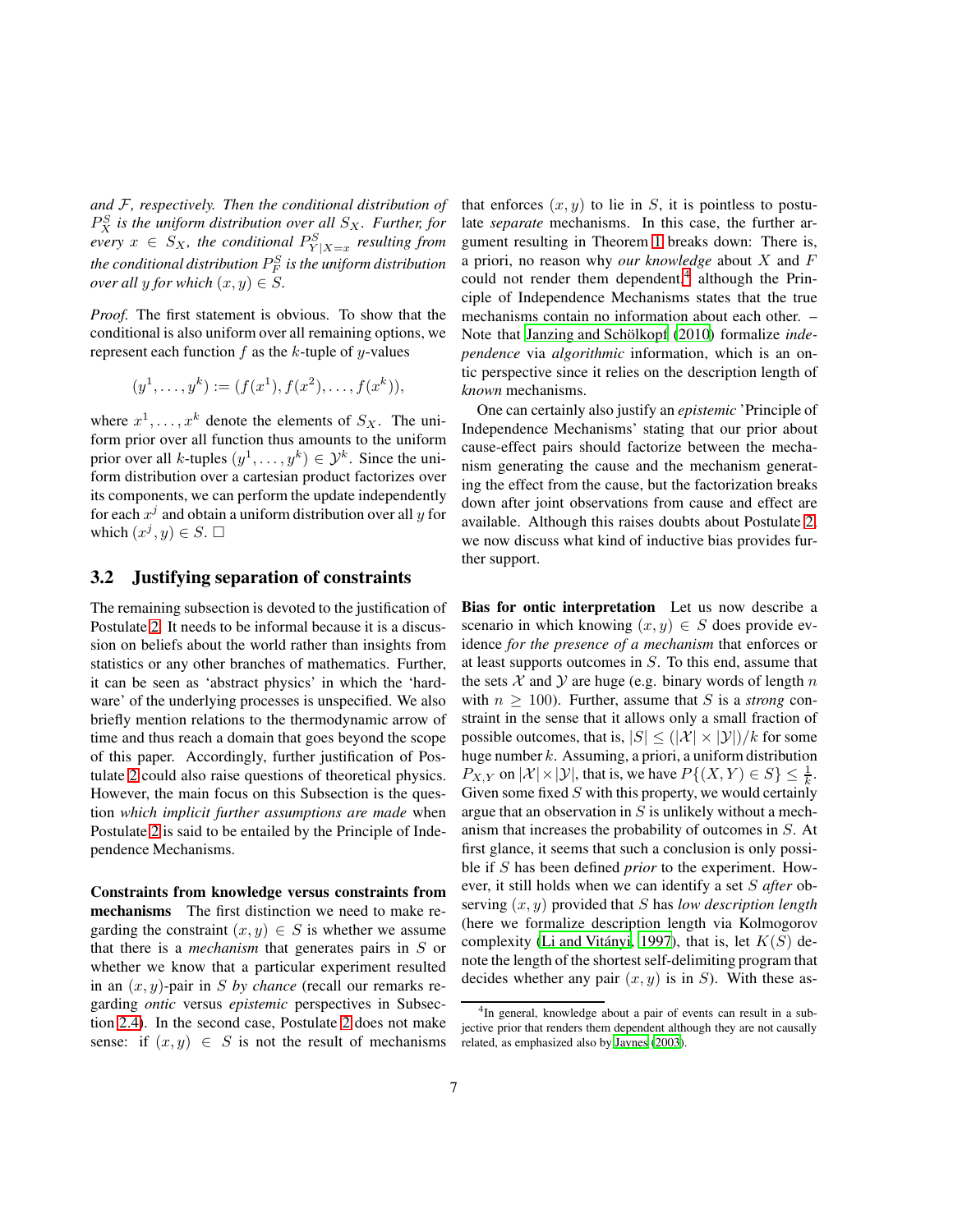sumptions, it is unlikely to obtain an outcome  $(x, y)$  in *any* such tiny set S with low complexity. To see this, let U be the union of all sets S with  $K(S) \leq \ell$  and  $|S| \leq k$ . Since the number of programs of length at most  $\ell$  is at most  $2^{\ell}$  (Li and Vitányi, 1997), the probability for obtaining a result in any of these low complexity sets can be bounded from above as follows:

<span id="page-7-1"></span>
$$
P\{(X,Y)\in U\} \le \frac{2^{\ell}}{k}.\tag{1}
$$

In case the right hand side of [\(1\)](#page-7-1) is still significantly smaller than 1 we assume that observing  $(x, y) \in S$  indicates the presence of a mechanism that increases the probability of  $S$  (compared to the uniform distribution we started with). We phrase this insight as an informal postulate:

<span id="page-7-3"></span>Postulate 3 (bias towards mechanisms vs state of knowledge). *Given a system with finite 'state space'* W*, then the information that the actual state* w *lies in some set* S with low complexity (in the sense that  $|S|\cdot 2^{K(S)}\ll |\mathcal{W}|$ ) *is considered as strong evidence for the presence of a mechanism that increases the likelihood of states in* S*.*

The constraints we will discuss later in the context of MaxEnt will typically be of this type: constraints that describe empirical means of simple functions like polynomials of low order have low complexity (provided that the constants involved have short descriptions), and restrict the combinations of outcomes by huge factors. For the same reasons, typical constraints in thermodynamics also result from *mechanisms*: observing that all particles of a gas are located within a certain volume  $V$  can only be explained by a mechanism (e.g. a wall) that confines them to  $V$ , rather than being just a coincidence.<sup>[5](#page-7-2)</sup>

Is the constraint  $S$  tight? Together with the bias for an ontic interpretation of constraints, we are now getting slightly closer to deriving Postulate [2](#page-5-1) from IM (beyond the few comments made right after stating it). We now assume, for simplicity, that the constraint  $(x, y) \in S$  is due to a mechanism that forces all pairs to lie in  $S$  (although Postulate [3](#page-7-3) is weaker in the sense that it only assumes a mechanism that increases the likelihood of  $S$ ). The question we are facing is wether S is *tight* in the sense that *all* pairs in S will occur after sufficiently many repetitions of the same experiment. We then need to assume that S originates from separate constraints for  $X$  and  $F$  because otherwise we would need a mechanism that controls X and F *jointly* by varying them in a way that enforces  $(x, f(x)) \in S$ , in contradiction to the independence of mechanisms, as sketched after Postulate [2.](#page-5-1)

For the case where  $S$  is not tight and the mechanism generates only  $(x, y)$  pairs in  $S' \subset S$  (but we don't know S ′ ) we still choose the update according to Postulate [2](#page-5-1) because this is the only possible choice for constraints on  $X$  and  $F$  that doesn't commit beyond the information we have.

We summarize that assuming that a constraint  $S$  arises from independent constraints for  $\mathcal X$  and  $\mathcal F$  is our inductive bias, which can be justified under appropriate conditions.

### <span id="page-7-5"></span><span id="page-7-0"></span>4 From MaxEnt to Causal MaxEnt

#### 4.1 Wallis' argument for MaxEnt

Inferring underdetermined probability distributions by maximizing entropy subject to the available information is a well-established principle in machine learning and statistics, see e.g. [Frogner and Poggio \(2019](#page-12-10)); [Levy and Delic \(1994\)](#page-13-16); [Myung et al. \(1996\)](#page-13-17). The usual formal setting reads:

Accounting for linear constraints Let us, for simplicity, assume that  $X$  is a variable that attains values in some finite set  $X$ . Assume the only information available on  $P_X$  is given by the expectations

<span id="page-7-4"></span>
$$
\sum p(x)f_j(X) = c_j, \quad \text{with } c_j \in \mathbb{R}, \tag{2}
$$

where  $f_j$  are measurable functions. According to MaxEnt we would then choose the unique distribution maximizing

<span id="page-7-2"></span><sup>5</sup> In general, constraints on *macroscopic* variables have negligible description length compared to the typical complexity of the microscopic state of a many-particle system, as also argued by [Zurek](#page-14-1) [\(1989](#page-14-1)).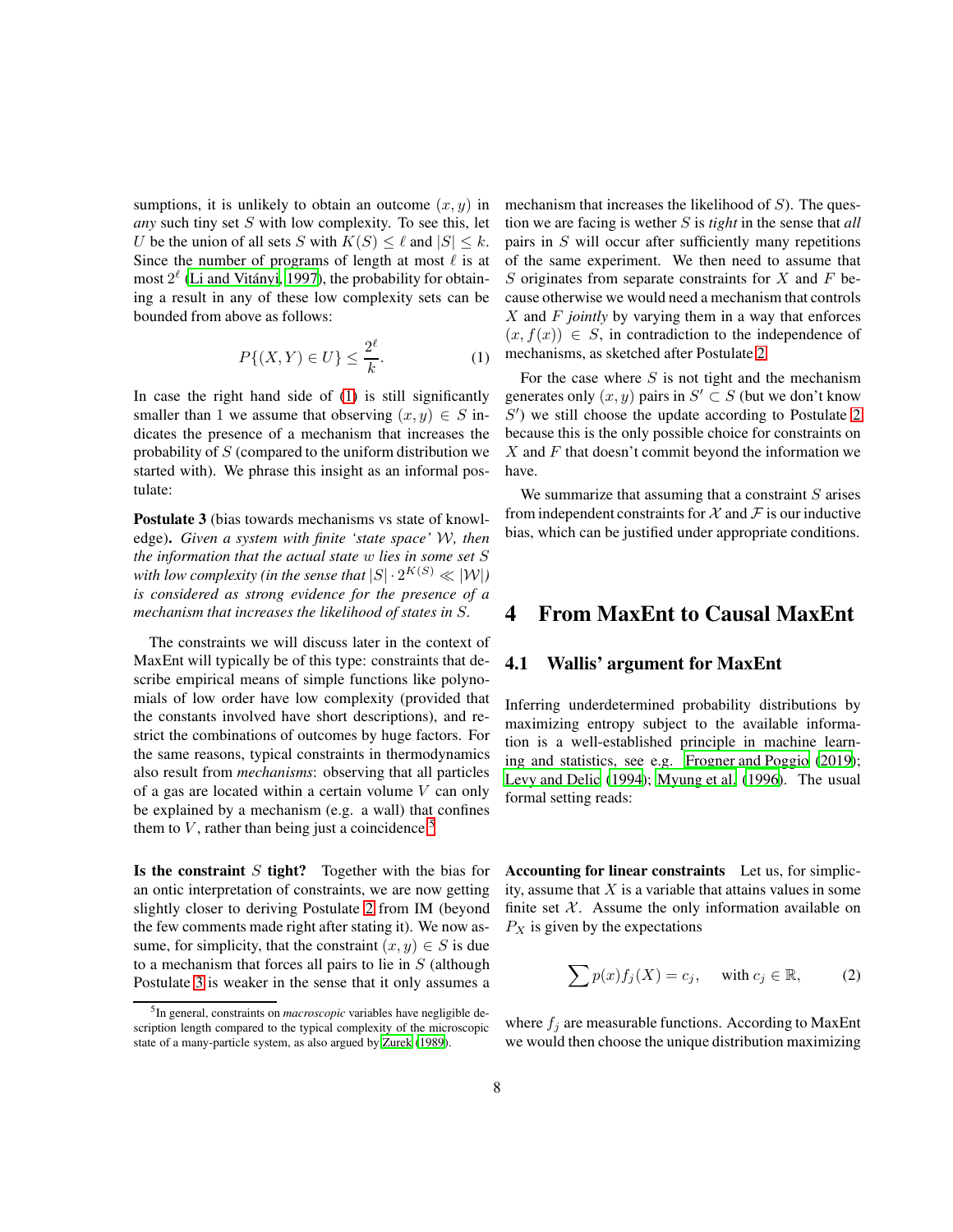the Shannon entropy<sup>[6](#page-8-0)</sup>

$$
H(X) := -\sum_{x} p(x) \log p(x).
$$

subject to the constraints [\(2\)](#page-7-4), which yields

<span id="page-8-2"></span>
$$
p(x) = e^{-\lambda_j f_j(x) - \mu}, \tag{3}
$$

with appropriate Lagrange multipliers  $\lambda_i, \mu$ .

While distributions that result from MaxEnt often ap-pear intuitively 'natural', or 'smooth'<sup>[7](#page-8-1)</sup>, there is an ongoing debate about how to justify [\(3\)](#page-8-2) as a *rational* guess [Jaynes](#page-13-18) [\(1957\)](#page-13-18); [Palmieri and Domenico \(2013\)](#page-13-19); [Uffink](#page-13-20) [\(1996\)](#page-13-20).

[Shore and Johnson \(1978\)](#page-13-21) stated Postulates that 'consistent' rules for updating a distribution after new information comes in should satisfy, [Uffink \(1996](#page-13-20)) criticized the approach as suffering from hidden implicit assumptions that go beyond what [Uffink](#page-13-20) [\(1996\)](#page-13-20) would call 'consistency' requirements. We will therefore prefer the so-called Wallis' derivation (see [Jaynes \(2003\)](#page-13-10), Section 11.4), which we briefly sketch: Consider an experiment with  $n$  draws from the finite probability space  $\mathcal{X} = \{x^1, \dots, x^k\}$ , and  $n_1, \dots, n_k$  with  $\sum_j n_j = n$  denotes the number of occurrences of  $x^j$ . By elementary combinatorics, the number of combinations for these frequencies reads

<span id="page-8-4"></span>
$$
\#(n_1,\ldots,n_k) = \frac{n!}{n_1!n_2!\cdots n_k!}.
$$
 (4)

Using Stirling's approximation one can easily show that

<span id="page-8-3"></span>
$$
\frac{1}{n}\log \#(n_1,\ldots,n_k) = -\sum_j \frac{n_j}{n} \log \frac{n_j}{n}
$$
\n
$$
+ O(\log n/n).
$$
\n(5)

Hence, the number of realizations can be estimated via the entropy of the relative frequencies. Thus, the MaxEnt distribution is the distribution for which the corresponding relative frequencies maximize the number of realizations in the limit of  $n \to \infty$ .

Further, one can show that for large enough  $n$ , the overwhelming majority of  $n$ -tuples satisfying the constraints show empirical distributions that are close to the Max-Ent distribution. Hence, a prior on  $\mathcal{X}^n$  that assigns equal probability to each  $n$ -tuple, results, after accounting for the constraints, in a posterior that is essentially supported by empirical distributions close to the unique MaxEnt distribution. In this sense, MaxEnt can also be seen as an implication of PIR (when applied to empirical distributions), although MaxEnt is more general from the formal point of view.

#### 4.2 Causal MaxEnt from Causal PIR

We start with motivating Causal MaxEnt in the same way as it is done by [Sun et al.](#page-13-11) [\(2006\)](#page-13-11). Assume we are given a continuous variable  $X$  as cause and a binary variable Y as effect. Let the only information about the joint distribution  $P_{X,Y}$  be given by the first and second moments  $\mathbf{E}[X], \mathbf{E}[X^2], \mathbf{E}[XY], \mathbf{E}[Y], \mathbf{E}[Y^2]$ . One can easily verify that the MaxEnt distribution is a bivariate mixture of Gaussians, where the cases  $Y = 0, 1$  correspond to the two mixture components. [Sun et al.](#page-13-11) [\(2006\)](#page-13-11) argue that this distribution would be a plausible distribution if  $Y$  was the cause and  $X$  the effect, while it is not plausible that the *cause* becomes bimodal just because it has an influence on a binary variable. If one, instead, first maximizes  $H(X)$  subject to the constraints  $\mathbf{E}[X], \mathbf{E}[X^2]$ and then  $H(Y|X)$  subject to the remaining constraints  $\mathbf{E}[XY]$ ,  $\mathbf{E}[Y]$ ,  $\mathbf{E}[Y^2]$ , the marginal distribution  $P_X$  becomes a single Gaussian and  $P_{Y=1|X}$  a sigmoid function where the probability for  $Y = 1$  smoothly increases or decreases with  $X$ , which [Sun et al.](#page-13-11) [\(2006\)](#page-13-11) consider plausible for the causal direction  $X \to Y$ . Formally, they have postulated the following principle:

Definition 3 (Causal MaxEnt). *Given some linear constraints for*  $P_{X,Y}$  *for the cause effect pair*  $(X,Y)$ *. Infer the bivariate distribution by first maximizing* H(X) *subject to all constraints for*  $P_X$  *(entailed by the joint constraints). Then, maximize* H(Y |X) *subject to the joint constraints.*

[Janzing et al.](#page-12-12) [\(2009\)](#page-12-12) show that usual MaxEnt violates the algorithmic independence of  $P_X$  and  $P_{Y|X}$ .

<span id="page-8-0"></span><sup>6</sup>For continuous variables, one typically replaces Shannon entropy with differential Shannon entropy [Cover and Thomas \(1991\)](#page-12-11)  $H(X) :=$  $-\int p(x) \log p(x) dx$ . Since the latter is not invariant with respect to re-parametrization, one should then rather consider minimization of relative entropy to a given prior distribution.

<span id="page-8-1"></span> $7$ Since any distribution maximizes the entropy subject to appropriate constraints (just choose  $f(x) := \log q(x)$  with appropriate constant c), this is certainly a result of the *type of constraints* that typically occur in applications, e.g., if only first and second moments of a distribution are known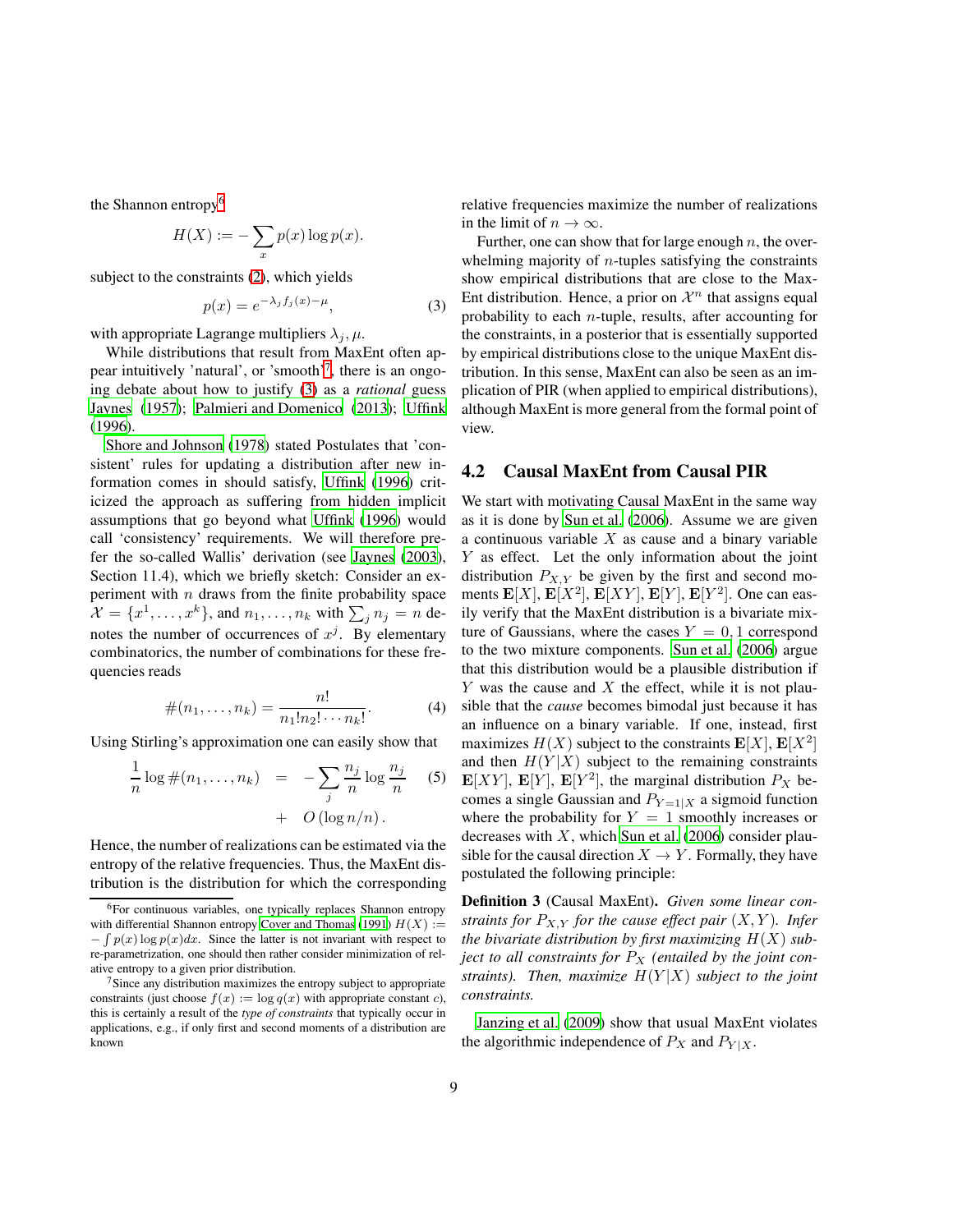The proof is based on the observation that MaxEnt can result in a joint distribution whose marginal  $P_X$  cannot be defined by a separate constraint with simple description. Instead, its simplest description may be 'the marginal distribution resulting from MaxEnt for the joint constraint'. For the example above with binary  $X$  and real-valued  $Y$ with second order constraints,  $P_X$  is a mixture of two Gaussians, and thus already contains the full information about the joint distribution  $P_{X,Y}$ . Despite describing this problem of MaxEnt, [Janzing et al. \(2009\)](#page-12-12) do not show that Causal MaxEnt is the right replacement of MaxEnt.

We now show that this sequential probability update is a result of Causal PIR when applied to empirical distribu-tions.<sup>[8](#page-9-1)</sup> Assume we are given  $\ell$  constraints of the form

<span id="page-9-2"></span>
$$
\mathbf{E}[f_j(X,Y)] = c_j \text{ for } j = 1, \dots, \ell.
$$
 (6)

Let us now interpret [\(6\)](#page-9-2) as constraints for the empirical distribution after *n* draws. For each pair  $(x, y)$  of *n*-tuples  $\mathbf{x} := (x_1, \ldots, x_n)$  and  $\mathbf{y} := (y_1, \ldots, y_n)$  we denote by  $E_{(\mathbf{x}, \mathbf{y})}$  the expectation induced by the corresponding empirical distribution of  $(X, Y)$ . Finally, we define

$$
S := \{ (\mathbf{x}, \mathbf{y}) \in \mathcal{X}^n \times \mathcal{Y}^n \text{ with }
$$
  

$$
|\mathbf{E}_{(\mathbf{x}, \mathbf{y})}[f_j(X, Y)] - c_j| \le \epsilon \},
$$
 (7)

with some arbitrarily small  $\epsilon > 0$ , which defines a relaxation of  $(6)$  to ensure feasibility for sufficiently large n.

Following our separation of constraints in Postulate [2,](#page-5-1) we now define  $S_{\mathbf{X}}$  as the set of *n*-tuples x for which there exists an *n*-tuple y such that  $(x, y) \in S$ . Again, Causal PIR tells us to put a uniform prior on  $S_{\mathbf{X}}$ . Following Sub-section [4.1,](#page-7-5) the overwhelming majority of  $n$ -tuples x in  $S_{\mathbf{X}}$  are close to the distribution  $P_X$  that maximizes  $H(X)$ subject to [\(6\)](#page-9-2) being feasible for Y. For any  $x \in S_X$  let  $S_{\mathbf{x}}$  denote the set of *n*-tuples y such that  $(\mathbf{x}, \mathbf{y}) \in S$ . According to causal PIR, we put a uniform prior on  $S_{\mathbf{x}}$ . We will again use [\(5\)](#page-8-3) to derive the conditional empirical distribution that is induced by the majority of the  $y \in S_x$ .

To this end, for any  $\mathbf{x} \in S_{\mathbf{X}}$  let  $n_1^{\mathbf{x}}, \dots, n_k^{\mathbf{x}}$  denote the number of occurrences of the  $k$  different elements of  $\mathcal{X}$ . Further, for any  $y \in S_{\mathbf{x}}$ , let  $n_j^i$  be the number of occurrences of the element  $(i, j)$  in  $\mathcal{X} \times \mathcal{Y}$ . For any collection  $(n_j^i)$  and any fixed x, the number of different y is given by

$$
\#(n_1^1, \dots, n_l^k) = \prod_{i=1}^k \frac{n_i^{\mathbf{x}!}}{n_1^i! n_2^i! \cdots n_k^i!},
$$
 (8)

since we need to apply [\(4\)](#page-8-4) for each element of  $\mathcal X$  and sample size  $n_1^{\mathbf{x}}$ . Using the same arguments as for the derivation of [\(5\)](#page-8-3) we obtain

<span id="page-9-3"></span>
$$
\frac{1}{n}\log\#(n^1,\ldots,n_l^k)
$$
\n
$$
= -\sum_i \frac{n_i^{\mathbf{x}}}{n} \sum_j \frac{n_j^i}{n_i^{\mathbf{x}}} \log \frac{n_j^i}{n_i^{\mathbf{x}}}.
$$
\n
$$
+ O\left(\log n/n\right).
$$
\n(9)

Recalling that the conditional entropy of  $Y$  given X for any probability mass function  $p(x, y)$  reads [\(Cover and Thomas, 1991\)](#page-12-11)

$$
H(Y|X) = -\sum_{x,y} p(x)p(y|x)\log p(y|x),
$$

we observe that [\(9\)](#page-9-3) is the conditional entropy of the empirical distribution. Accordingly, we conclude that, for any fixed x, the overwhelming majority of  $n$ -tuples y in  $S_{\mathbf{x}}$  are those whose empirical distributions are close to the distribution maximizing conditional entropy subject to [\(6\)](#page-9-2).

The above arguments show that first putting a uniform prior on  $S_{\mathbf{X}}$  and then, for fixed x, a uniform prior on  $S_{\mathbf{X}}$ yields a joint distribution on  $\mathcal{X}^n \times \mathcal{Y}^n$  that is strongly concentrated on the set of  $(x, y)$ -pairs whose empirical distribution is given by Causal MaxEnt. In contrast, classical MaxEnt would provide the most likely empirical distribution only if we put uniform prior on  $S$ , that is, if we use standard PIR.

# <span id="page-9-0"></span>5 Generalization of Causal MaxEnt to arbitrary DAGs

Given a causally sufficient set of  $N$  variables  $X_1, \ldots, X_N$ , causally linked by the directed acyclic

<span id="page-9-1"></span><sup>8</sup>For readers with interest in physics we note that the independent uniform distributions on  $\mathcal{X}^n$  and  $\mathcal{F}^n$  our arguments in Subsection [3.1](#page-5-3) relied on can be seen as a result of independent mixing processes, the first one mixes the state of the cause and the second one the conditional state of the effect. Accordingly, [Allahverdyan and Janzing](#page-12-5) [\(2008\)](#page-12-5) have described a physical toy model for a cause-effect relation where this sequential entropy maximization follows from mixing processes that first affect the cause and then the interaction that generates the effect from the cause.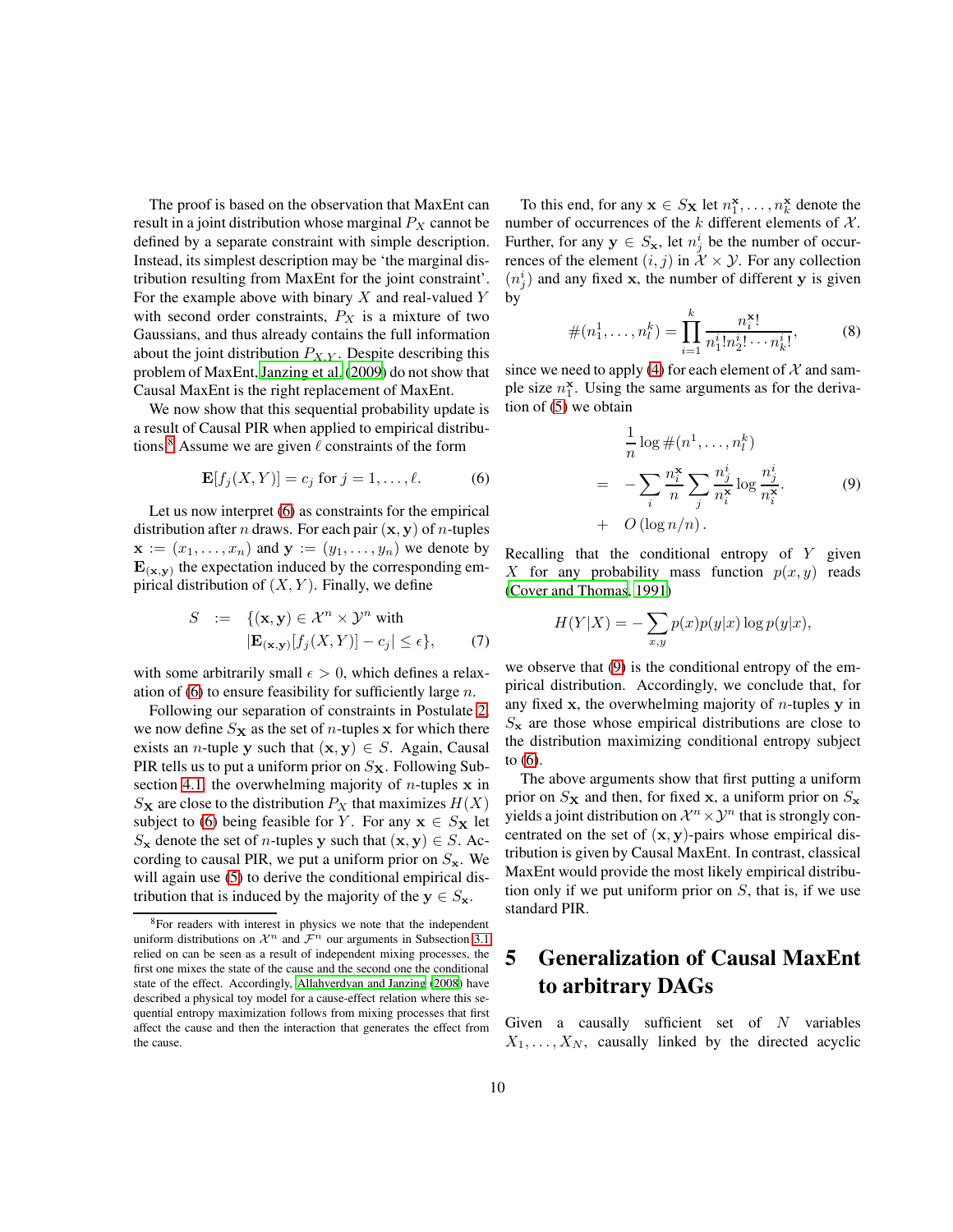graph (DAG) G, the causal Markov condition [\(Spirtes et al., 1993;](#page-13-0) [Pearl, 2000\)](#page-13-1) implies that the joint distribution factorizes according to

<span id="page-10-1"></span>
$$
P_{X_1,\dots,X_N} = \prod_{j=1}^N P_{X_j|PA_j},\tag{10}
$$

where  $P_{X_j|PA_j}$  denotes the conditional distribution of  $X_i$ , given its parents in G. If we are given multivariate constraints of the form

<span id="page-10-0"></span>
$$
\mathbf{E}[f_j(X_1,\ldots,X_N)] = c_j,\tag{11}
$$

the arguments from Section [4](#page-7-0) suggest to obtain the conditionals  $P_{X_j|PA_j}$  by sequentially maximizing conditional entropy  $H(X_i | PA_i)$  according to an ordering that is con-sistent with G, a procedure already proposed by [Sun et al.](#page-13-11) [\(2006\)](#page-13-11). Since we construct the joint distribution as the product of the conditionals  $P_{X_j|PA_j}$ , it is Markov relative to G *by construction*. This seems to overcome a problem with classical MaxEnt: maximizing the joint entropy subject to [\(11\)](#page-10-0) does not necessarily result in an Markovian distribution, while maximizing entropy subject to [\(11\)](#page-10-0) and [\(10\)](#page-10-1) is not a *convex* optimization problem and thus need not have a unique solution (as shown below for a toy example).

Before describing problems with Causal MaxEnt for general DAGs, let us first consider an example where it makes sense. Let  $X_j$  be binary variables connected by the causal structure

$$
X_1 \to X_2 \to \cdots \to X_N. \tag{12}
$$

Assume now we are given a constraint saying  $X_j = 0$ implies  $X_{j+1} = 0$ ' for  $j = 1, ..., N-1$ . Intuitively, this corresponds to a mechanism that appends 0 or 1 to any binary word ending with 1, but it appends only 0 to words ending with 0. In other words, it rules out any binary word  $(x_1, \ldots, x_N)$  containing the substring 01. Classical MaxEnt would thus result in the uniform distribution over the  $N + 1$  binary words  $0 \ldots 0$ ,  $10 \ldots 0$ ,  $110 \cdots 0$ ,  $\ldots$ , 11 $\ldots$ 1. Causal MaxEnt yields  $X_1 = 1$  with probability 1/2, and all other  $X_j$  attain 1 with probability 1/2 if their predecessor is 1. Thus, the binary words occur with probability  $1/2^1$ ,  $1/2^2$ , ...,  $1/2^N$ ,  $1/2^N$ , a distribution with much lower entropy. In this sense, Causal Max-Ent is more conclusive since it results in smaller uncertainty about the resulting joint distribution after levering the causal information.

However, sequential entropy maximization raises the following two problems (ignored by [Sun et al. \(2006](#page-13-11))) in case the DAG is not complete: $9$  First, the ordering of nodes is not necessarily unique. Second, sequentially maximizing entropy may render the constraints [\(11\)](#page-10-0) infeasible, as shown by the following toy example with a DAG G with two variables and no edge. Consider the binary variables  $X_1, X_2$  with values  $\pm 1$ . The Markov condition implies the factorization

<span id="page-10-4"></span>
$$
P_{X_1, X_2} = P_{X_1} P_{X_2}.
$$
 (13)

Assume we are given the constraint

<span id="page-10-3"></span>
$$
\mathbf{E}[X_1 X_2] = 1. \tag{14}
$$

To implement Causal MaxEnt, let us choose the ordering  $X_1, X_2$ . We observe that [\(14\)](#page-10-3) entails no restriction for the marginal distributions of  $X_1$ , and thus maximizing  $H(X_1)$  yields  $P(X_1 = 1) = 1/2$ . Then Causal MaxEnt advices us to maximize the entropy of  $X_2$ , given its parents in  $G$  (which is the empty set), subject to [\(14\)](#page-10-3). However, there is no  $P_{X_2}$  such that  $P_{X_1}P_{X_2}$  satisfies [\(14\)](#page-10-3), after we have already maximized the entropy of  $X_1$ . To satisfy the constraint, we need  $X_2$  *depending* on  $X_1$ , which violates the Markov condition. The only joint distributions satisfying constraint [\(14\)](#page-10-3) and Markov condition [\(13\)](#page-10-4) are point measures on  $(1, 1)$  or  $(-1, -1)$ , respectively. These are the two solutions of the non-convex problem of maximizing entropy subject to [\(14\)](#page-10-3) *and* [\(13\)](#page-10-4). By deciding for one of the solutions we would commit beyond the known constraint [\(14\)](#page-10-3). If [\(14\)](#page-10-3) results from independent mechanisms for  $X_1$  and  $X_2$ , it could be that there are either two independent mechanisms generating only the value 1 for both variables, or independent mechanisms generating only −1 for both ones, we just do not know which scenario is the true one. In other words, [\(14\)](#page-10-3) represents our *knowledge* on the mechanisms, while the mechanisms themselves respect tighter constraints, namely  $(X_1, X_2) = (1, 1)$  or  $(X_1, X_2) = (-1, -1)$ , depending on the scenario. Hence we have an example for the case where constraints are not 'tight' in the sense of our discussion in Subsection [3.2.](#page-6-0)

<span id="page-10-2"></span><sup>&</sup>lt;sup>9</sup>A DAG is called complete if adding further arrows would result in directed cycles.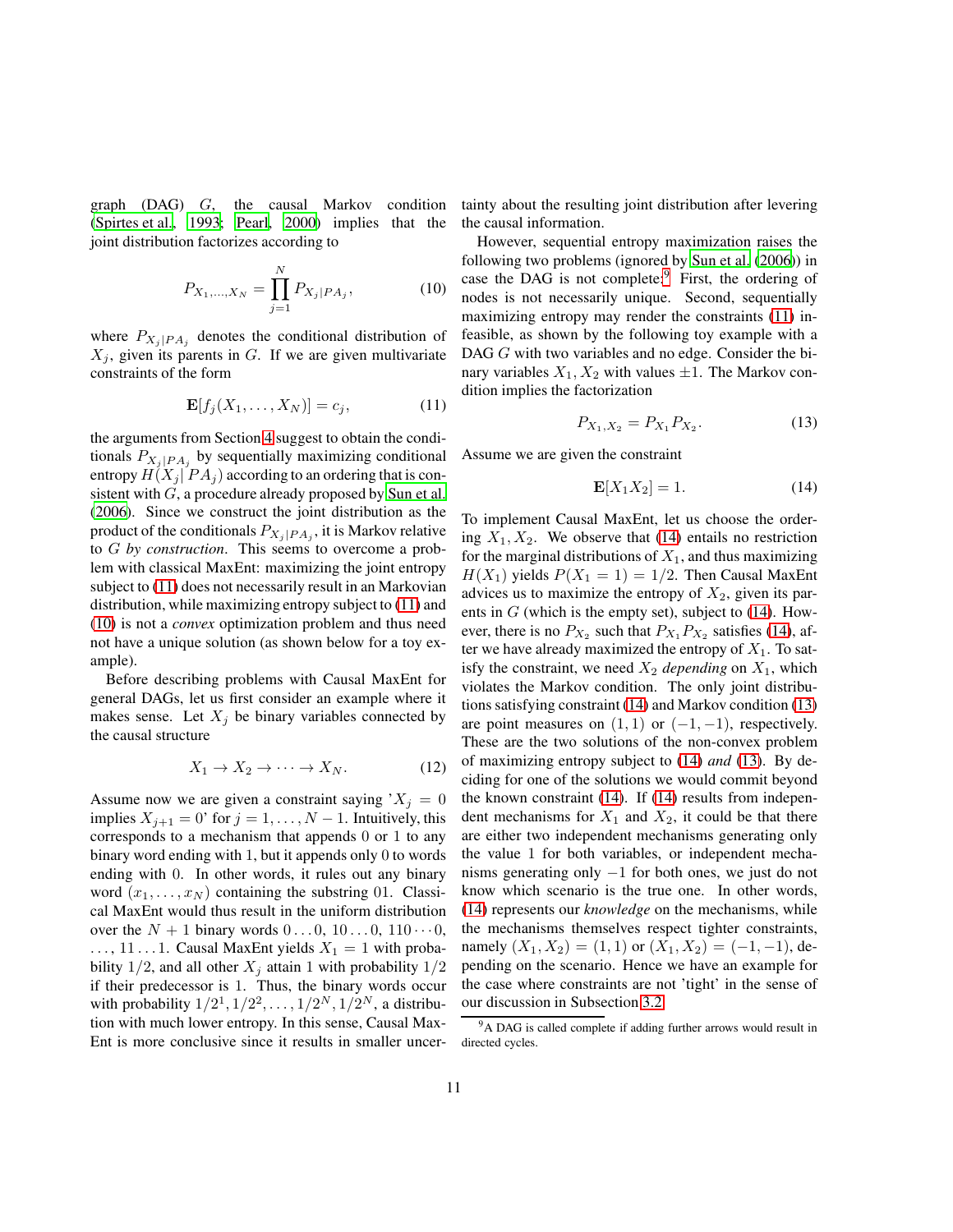More generally speaking, the example shows that decomposing constraints like [\(11\)](#page-10-0) into *independent* constraints for each of the mechanisms  $P_{X_i|PA_i}$  may not be possible. The bivariate example suggests that the requirement to obtain a distribution that factorizes according to the DAG structure prohibits using the constraints entirely, given that we must not commit to any information that is not entailed by the constraints (as we would do by choosing either  $(X_1, X_2) = (1, 1)$  or  $(X_1, X_2) = (-1, -1)$ .

# <span id="page-11-0"></span>6 Deriving Information Geometric Causal Inference from Causal PIR

Information Geometric Causal Inference (IGCI) [\(Daniusis et al.](#page-12-7), [2010;](#page-12-7) [Janzing et al., 2012](#page-12-13)) is a method for causal discovery that infers whether two  $X$  causes Y for Y causes X from the bivariate distribution  $P_{X,Y}$ for the case of an invertible *deterministic* causal relation, i.e.,  $Y = f(X)$  and  $X = f^{-1}(Y)$ . Although IGCI is more general, we sketch the idea for variables with range  $[0, 1]$  and strictly monotonously increasing f, as shown in Figure [4,](#page-11-1) left. The intuitive idea is that, for the causal relation  $X \to Y$ , 'generic choices' of  $P_X$  (independently chosen of  $f$ )<sup>[10](#page-11-2)</sup> result in distributions  $P_Y$  that tend to have higher density in regions where the derivative  $(f^{-1})'(y)$ is large. To exploit this asymmetry for inferring the direction, one infers  $X \rightarrow Y$  iff points accumulate in regions of small  $f'$  rather than small  $f^{-1'}$ . Formally, IGCI amounts to inferring the direction  $X \to Y$  iff<sup>[11](#page-11-3)</sup>

$$
\sum_{j=1}^{n} \log f'(x_j) < 0.
$$

IGCI can be obtained as the deterministic and continuous limit of Causal PIR in the following sense. Note that our derivation is close in spirit to the justification of IGCI provided by [Janzing et al. \(2015\)](#page-12-14), which relies on counting arguments in the space of discrete functions. However, we want to directly derive it from Causal PIR.

- <span id="page-11-3"></span><span id="page-11-2"></span><sup>10</sup>formalized by the condition  $\int_0^1 \log f'(x)p(x)dx \approx$  $\int_0^1 \log f'(x) dx$ .
	- <sup>11</sup>note the symmetry  $\sum_{j=1}^n \log f'(x_j) = -\sum_{j=1}^n \log f^{-1'}(y_j)$ .



<span id="page-11-1"></span>Figure 4: Left: IGCI for a bijective function  $f : [0, 1] \rightarrow$  $[0, 1]$ . Under certain genericity assumptions, x-values tend to lie in regions with small slope  $f'(x)$ . Right: Drawing the function  $f$  with a fat pen, it induces a relation of possible  $(x, y)$ -pairs on the grid (obtained by discretizing  $X$  and  $Y$ ).

Assume we draw the function  $f$  with a fat pen, as shown in Figure [4,](#page-11-1) right. Define, after discretizing  $X$  and Y to get a grid with  $\ell \times \ell$  points, define  $R \subset \mathcal{X} \times \mathcal{Y}$  as the points  $(x, y)$  lying on the fat stripe. For each x, let  $N_X(x)$  denote the number of possible y-values for which  $(x, y) \in R$ . Define  $N_Y(y)$  similarly. For each observed point  $(x_j, y_j)$  we have

<span id="page-11-4"></span>
$$
f'(x_j) \approx \frac{N_X(x_j)}{N_Y(y_j)}.\tag{15}
$$

Then,  $\prod_{j=1}^{n} N_X(x_j)$  is the number of possible *n*-tuples **y** for the observed x. Likewise,  $\prod_{j=1}^{n} N_Y(y_j)$ , is the number of possible  $n$ -tuples x for the observed y.

On checks easily that inferring causal direction via Causal PIR based cause-effect inference in Defini-tion [2](#page-3-3) thus amounts to comparing  $\sum_{j=1}^{n} \log N_Y(y_j)$  to  $\sum_{j=1}^{n} \log N_X(x_j)$ , which, after using [\(15\)](#page-11-4) amounts to checking the sign of  $\sum_{j=1}^n \log f'(x_j)$ .

We have thus shown that another non-trivial causal inference method (part from Causal MaxEnt) also follows from applying Causal PIR to the  $n$ -fold cartesian product of the underlying probability space.

### 7 Conclusions

Using a simple mechanical device as toy example, we have argued that our common sense replaces PIR with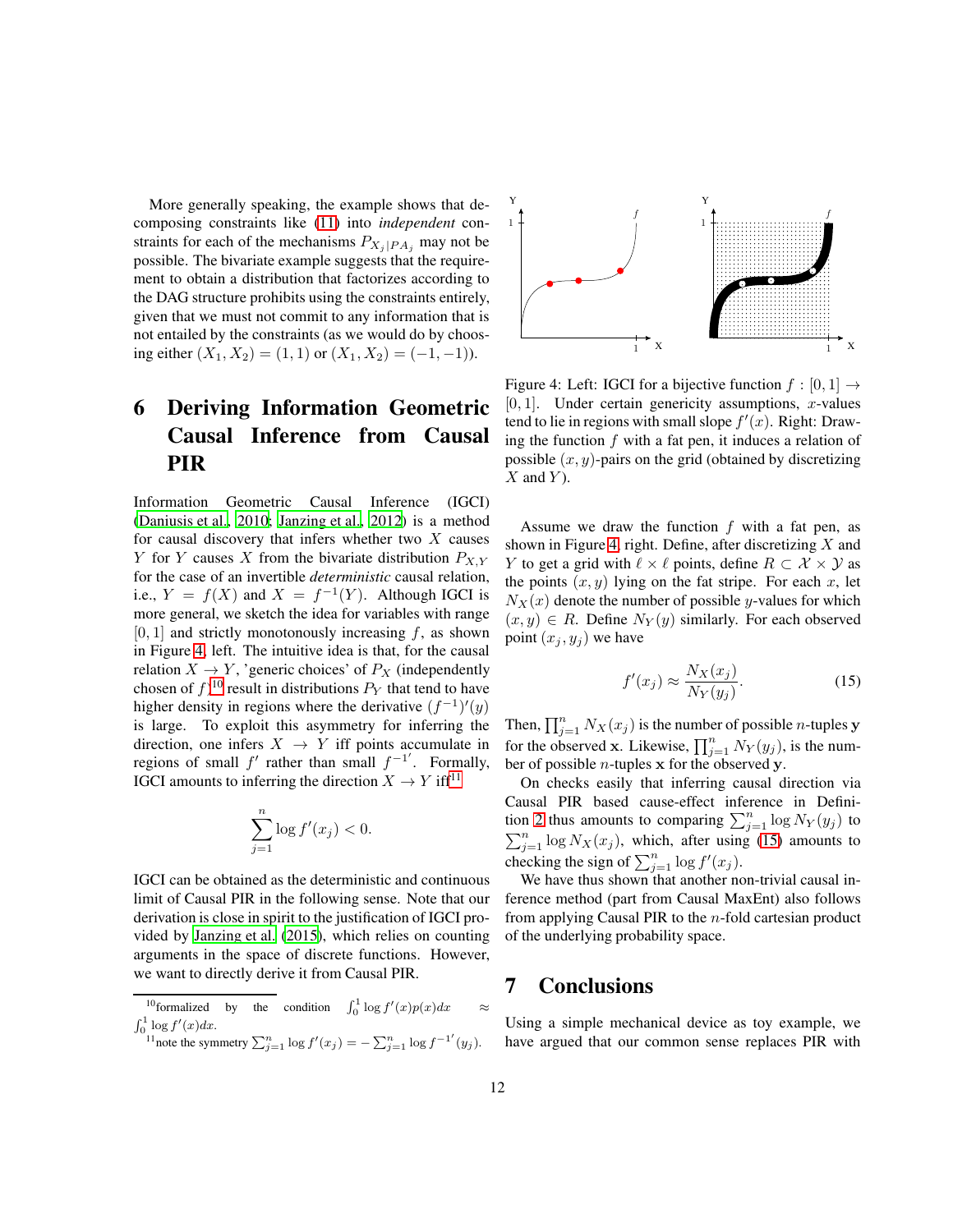Causal PIR for bivariate distributions of cause and effect whenever we account for knowledge on the mechanism connecting cause and effect. We have further justified Causal PIR and Causal MaxEnt by assuming that constraints on joint distributions arise from two separate constraints: constraints on the cause and constraints on the cause-effect relation (in the sense of possible functions). Earlier work has solved paradoxes with usual MaxEnt by updating priors over functions, too. We have argued, however, that knowledge on the bivariate distribution is not a priori divided into information on the cause and information on the functional relation between cause and effect. We have therefore proposed a way to divide it into these two components in a way that entails minimal commitment for both of them.

Acknowledgements Many thanks to Armen Allahverdyan and Sergio Hernan Garrido Mejia for helpful comments on relevant literature and Elke Kirschbaum for remarks on an earlier version.

## References

- <span id="page-12-5"></span>A. Allahverdyan and D. Janzing. Relating the thermodynamic arrow of time to the causal arrow. *J. Stat. Mech.*, 4:P04001, 2008.
- <span id="page-12-6"></span>Y. Bengio, T. Deleu, N. Rahaman, R. Ke, S. Lachapelle, O. Bilaniuk, A. Goyal, and C. Pal. A meta-transfer objective for learning to disentangle causal mechanisms, 2019. URL <arXiv:1901.10912>.
- <span id="page-12-2"></span>P. Blöbaum, T. Washio, and S. Shimizu. Error asymmetry in causal and anticausal regression. *Behaviormetrika*, pages 1–22, 2017.
- <span id="page-12-11"></span>T. Cover and J. Thomas. *Elements of Information Theory*. Wileys Series in Telecommunications, New York, 1991.
- <span id="page-12-7"></span>P. Daniusis, D. Janzing, J. M. Mooij, J. Zscheischler, B. Steudel, K. Zhang, and B. Schölkopf. Inferring deterministic causal relations. In *Proceedings of the 26th Annual Conference on Uncertainty in Artificial Intelligence (UAI)*, pages 143–150. AUAI Press, 2010.
- <span id="page-12-10"></span>C. Frogner and T. Poggio. Fast and flexible inference of joint distributions from their marginals. In *International Conference on Machine Learning*, 2019.
- <span id="page-12-3"></span>I. Guyon, A. Statnikov, and B. Bakır-Batu. *Cause Effect Pairs in Machine Learning*. The Springer Series on Challenges in Machine Learning. Springer, Berlin & Heidelberg, 01 2019.
- <span id="page-12-0"></span>P. Hoyer, D. Janzing, J. Mooij, J. Peters, and B. Schölkopf. Nonlinear causal discovery with additive noise models. In D. Koller, D. Schuurmans, Y. Bengio, and L. Bottou, editors, *Proceedings of the conference Neural Information Processing Systems (NIPS) 2008*, Vancouver, Canada, 2009. MIT Press.
- <span id="page-12-8"></span>D. Hunter. Uncertain reasoning using maximum entropy inference. In *Uncertainty in Artificial Intelligence*, volume 4 of *Machine Intelligence and Pattern Recognition*, pages 203 – 209. North-Holland, 1986.
- <span id="page-12-9"></span>D. Hunter. Causality and maximum entropy updating. *International Journal of Approximate Reasoning*, 3(1):87 – 114, 1989.
- <span id="page-12-4"></span>D. Janzing. The cause-effect problem: Motivation, ideas, and popular misconceptions. In I. Guyon, R. Statnikov, and B. Bakir Batu, editors, *Cause Effect Pairs in Machine Learning*, pages 3–26. Springer, 2019.
- <span id="page-12-1"></span>D. Janzing and B. Schölkopf. Causal inference using the algorithmic Markov condition. *IEEE Transactions on Information Theory*, 56(10):5168–5194, 2010.
- <span id="page-12-12"></span>D. Janzing, X. Sun, and B. Schölkopf. Distinguishing cause and effect via second order exponential models. <http://arxiv.org/abs/0910.5561>, 2009.
- <span id="page-12-13"></span>D. Janzing, J. Mooij, K. Zhang, J. Lemeire, J. Zscheischler, P. Daniušis, B. Steudel, and B. Schölkopf. Information-geometric approach to inferring causal directions. *Artificial Intelligence*, 182–183:1–31, 2012.
- <span id="page-12-14"></span>D. Janzing, B. Steudel, N. Shajarisales, and B. Schölkopf. Justifying information-geometric causal inference. In V. Vovk, P. H., and A. Gammerman, editors, *Measures of Complexity*, Festschrift for Alexey Chervonencis, pages 253–265. Springer Verlag, Heidelberg, 2015.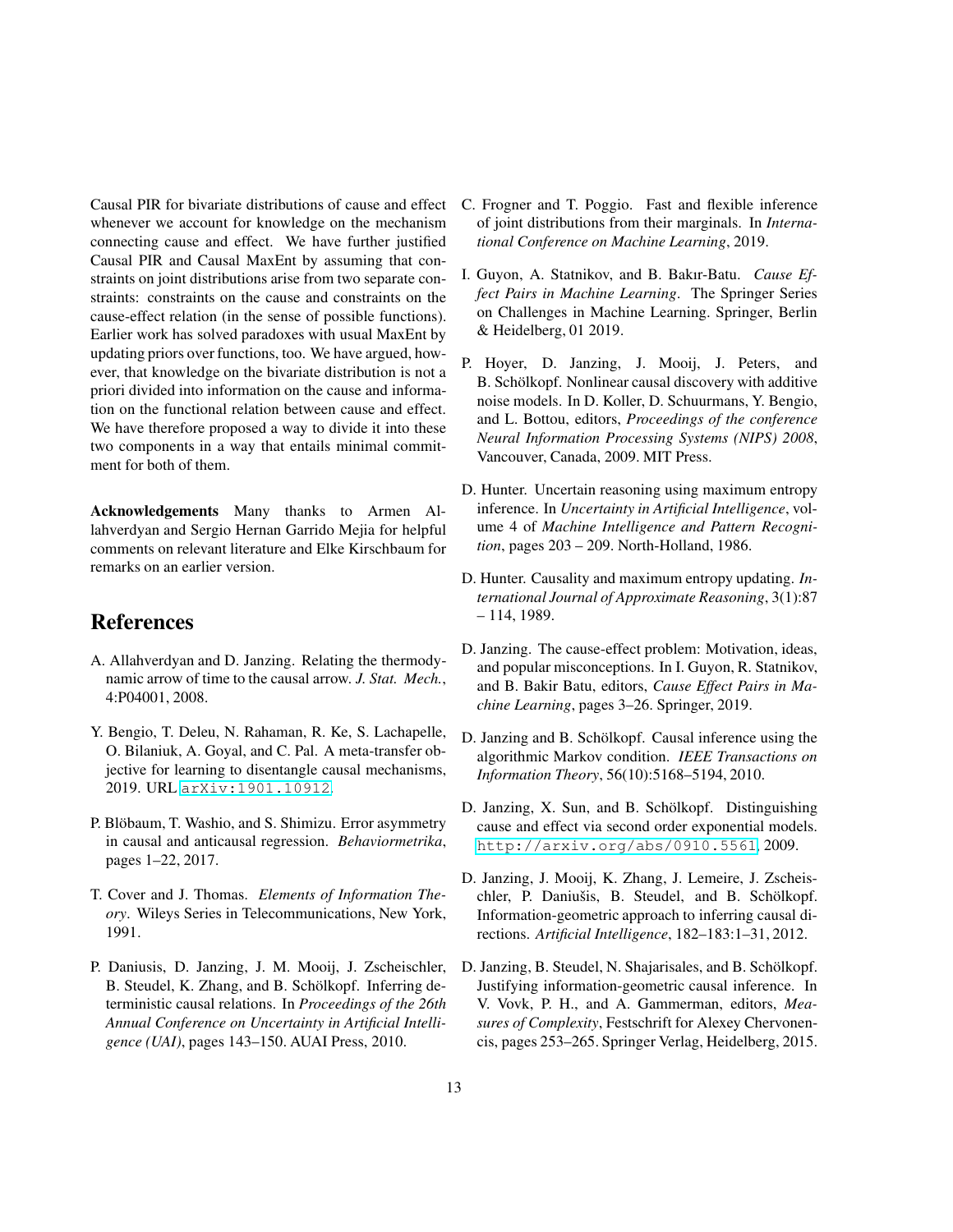- <span id="page-13-8"></span>D. Janzing, R. Chaves, and B. Schölkopf. Algorithmic independence of initial condition and dynamical law in thermodynamics and causal inference. *New Journal of Physics*, 18(093052):1–13, 2016.
- <span id="page-13-10"></span>E. Jaynes. *Probability theory: the logic of science*. Cambridge University Press, Cambridge, MA, 2003.
- <span id="page-13-18"></span>E. T. Jaynes. Information theory and statistical mechanics. ii. *Phys. Rev.*, 108:171–190, Oct 1957.
- <span id="page-13-2"></span>Y. Kano and S. Shimizu. Causal inference using nonnormality. In *Proceedings of the International Symposium on Science of Modeling, the 30th Anniversary of the Information Criterion*, pages 261–270, Tokyo, Japan, 2003.
- <span id="page-13-6"></span>M. Kocaoglu, A. G. Dimakis, S. Vishwanath, and B. Hassibi. Entropic causal inference. In *Proceedings of the Thirty-First AAAI Conference on Artificial Intelligence*, AAAI'17, page 1156–1162. AAAI Press, 2017.
- <span id="page-13-13"></span>J. Lemeire and D. Janzing. Replacing causal faithfulness with algorithmic independence of conditionals. *Minds and Machines*, 23(2):227–249, 7 2012.
- <span id="page-13-16"></span>W. Levy and H. Delic. Maximum entropy aggregation of individual opinions. *IEEE Transactions on Systems, Man, and Cybernetics*, 24(4):606–613, 1994.
- <span id="page-13-15"></span>M. Li and P. Vit´anyi. *An Introduction to Kolmogorov Complexity and its Applications*. Springer, New York, 1997.
- <span id="page-13-5"></span>A. Marx and J. Vreeken. Telling cause from effect using mdl-based local and global regression. In *2017 IEEE International Conference on Data Mining, ICDM 2017, New Orleans, LA, USA, November 18-21, 2017*, pages 307–316, 2017.
- <span id="page-13-3"></span>J. Mooij, J. Peters, D. Janzing, J. Zscheischler, and B. Schölkopf. Distinguishing cause from effect using observational data: methods and benchmarks. *Journal of Machine Learning Research*, 17(32):1–102, 2016.
- <span id="page-13-17"></span>I. J. Myung, S. Ramamoorti, and A. D. Bailey. Maximum entropy aggregation of expert predictions. *Management Science*, 42(10):1420–1436, 1996.
- <span id="page-13-19"></span>F. Palmieri and C. Domenico. Objective priors from maximum entropy in data classification. *Information Fusion*, 14(2):186 – 198, 2013.
- <span id="page-13-1"></span>J. Pearl. *Causality*. Cambridge University Press, 2000.
- <span id="page-13-7"></span>J. Peters, D. Janzing, and B. Schölkopf. *Elements of Causal Inference – Foundations and Learning Algorithms*. MIT Press, 2017.
- <span id="page-13-9"></span>B. Schölkopf, D. Janzing, J. Peters, E. Sgouritsa, K. Zhang, and J. Mooij. On causal and anticausal learning. In L. J. and J. Pineau, editors, *Proceedings of the 29th International Conference on Machine Learning (ICML)*, pages 1255–1262. ACM, 2012.
- <span id="page-13-14"></span>N. Shajarisales, D. Janzing, B. Schölkopf, and D. Janzing. Telling cause from effect in deterministic linear dynamical systems. In *Proceedings of the International Conference on Machine Learning*, Lille, 2015. to appear.
- <span id="page-13-21"></span>J. Shore and R. Johnson. Axiomatic derivation of the principle of maximum entropy and the principle of minimum cross-entropy. *Naval Research Laboratory, Washington D.C.*, pages 1–59, 1978.
- <span id="page-13-0"></span>P. Spirtes, C. Glymour, and R. Scheines. *Causation, Prediction, and Search*. Springer-Verlag, New York, NY, 1993.
- <span id="page-13-11"></span>X. Sun, D. Janzing, and B. Schölkopf. Causal inference by choosing graphs with most plausible Markov kernels. In *Proceedings of the 9th International Symposium on Artificial Intelligence and Mathematics*, pages 1–11, Fort Lauderdale, FL, 2006.
- <span id="page-13-12"></span>J. Uffink. Can the maximum entropy principle be explained as a consistency requirement? *Studies in History and Philosophy of Science Part B*, 26(3):223 – 261, 1995.
- <span id="page-13-20"></span>J. Uffink. The constraint rule of the maximum entropy principle. *Studies in History and Philosophy of Science Part B: Studies in History and Philosophy of Modern Physics*, 27(1):47 – 79, 1996.
- <span id="page-13-4"></span>K. Zhang and A. Hyvärinen. On the identifiability of the post-nonlinear causal model. In *Proceedings of*